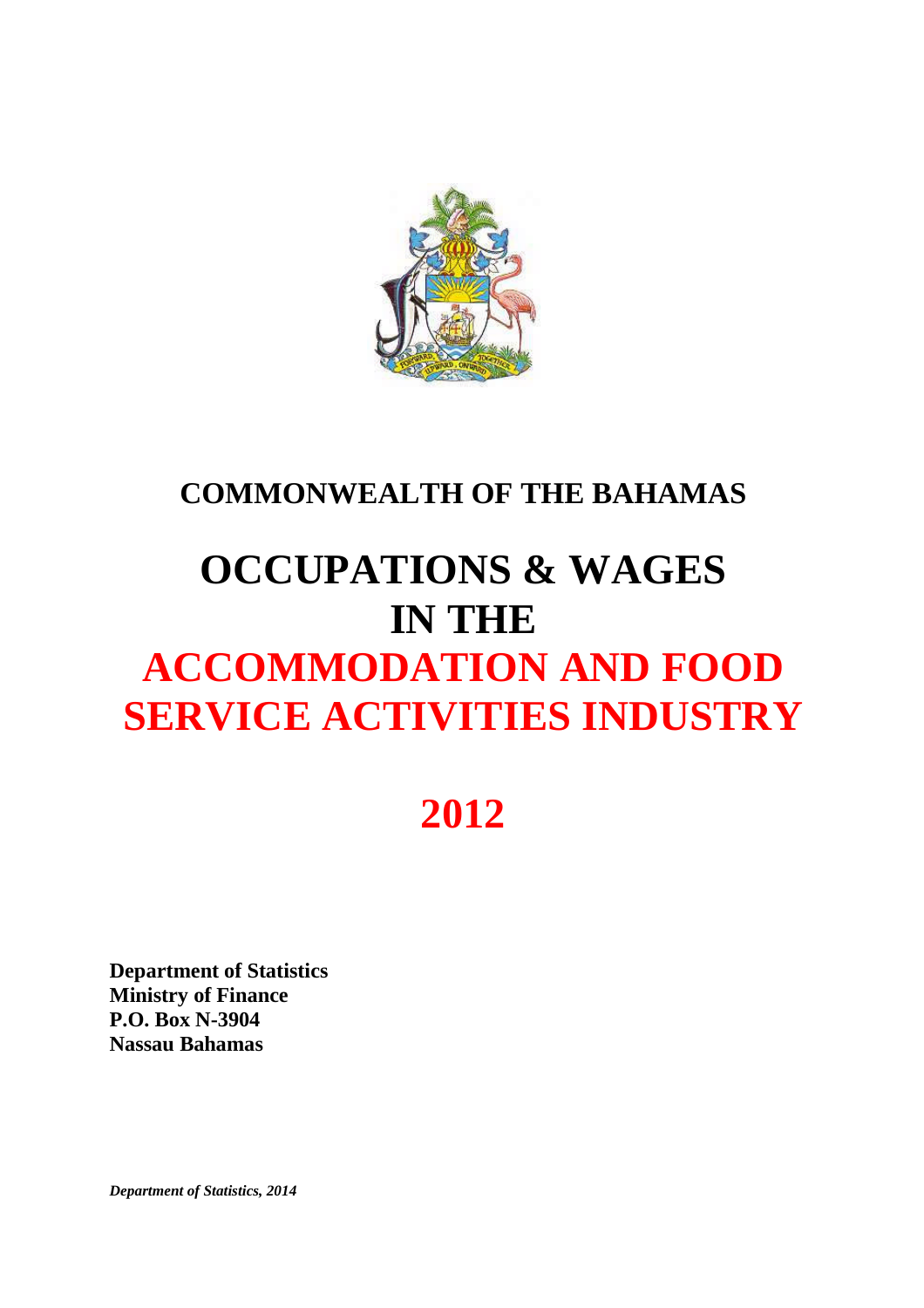## **F O R E W O R D**

This report provides data on persons employed in the Accommodation and Food Service Activities Industry in The Bahamas. The report contains information on occupation, sex, average hours worked and average basic wages per week for the year 2012. The information provided in the document was obtained from an administrative data source of leading Accommodation and Food Service Activities establishments which account for approximately fifty percent (50%) of total employment in these establishments operating in The Bahamas in 2012. Though limited in this respect, the results do provide valuable information on occupations, average basic wages (not including mandatory and other gratuities for tip category workers) and average hours worked in the Accommodation and Food Service Activities sector.

This report, previously named the **'Occupations & Wages Report in the Hotel Industry'** was renamed in 2011 to **'Occupations& WagesintheAccommodation and Food Service Activities Industry** to comply with revised industrial classification outlined in the International Industrial Classification of All Economic Activities (ISIC 2008).

The Department of Statistics wishes to acknowledge the valuable cooperation and assistance of participating agencies such as the Department of Labour, The Bahamas Hotel Employers' Association (BHEA) and the Bahamas Hotel Catering & Allied Workers Union (BHC & AWU).

We gratefully acknowledge the assistance and contribution of the staff of the Labour Market Information Unit for the preparation of this report and the web administrator responsible for mounting it on the department's web-site.

Kelsie Dorsett Director Department of Statistics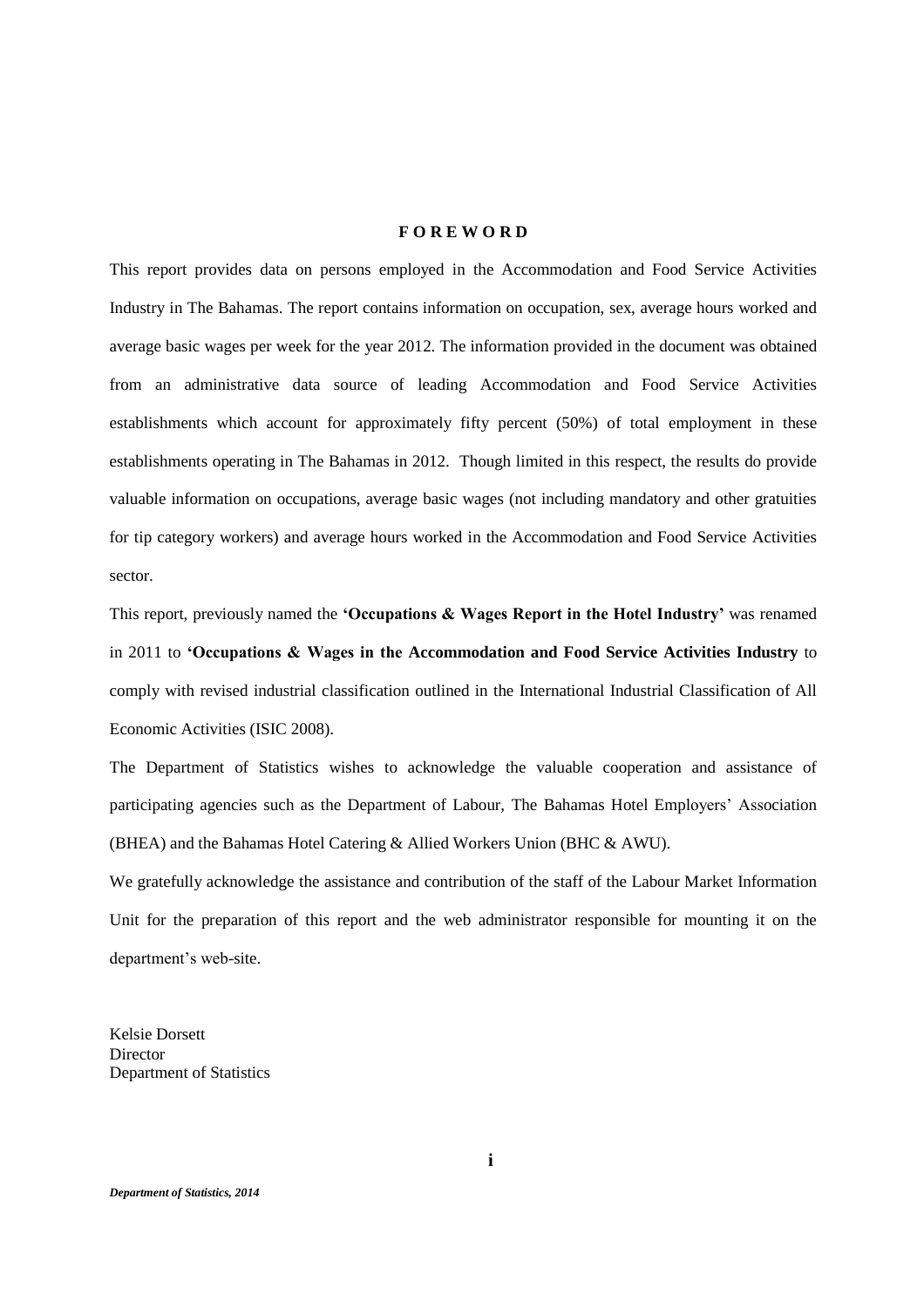# TABLE OF CONTENTS

|                          |                                                                                                                                                                            | PAGE NO.     |
|--------------------------|----------------------------------------------------------------------------------------------------------------------------------------------------------------------------|--------------|
| Foreword                 |                                                                                                                                                                            | $\mathbf{i}$ |
| <b>Table of Contents</b> |                                                                                                                                                                            | ii-iii       |
| Data Highlights          |                                                                                                                                                                            | $iv-v$       |
| Table<br>$\mathbf{i}$    | Percentage Distribution of Employed Persons<br>in the Accommodation And Food Service<br><b>Activities Industry by Occupational Group</b><br>and $Sex - All Bahamas: 2012$  | vi           |
| Table ii                 | Percentage Distribution of Employed Persons<br>in the Accommodation And Food Service<br><b>Activities Industry by Occupational Group</b><br>and Sex - New Providence: 2012 | vii          |
| Table iii                | Employed Persons in the Accommodation<br>And Food Service Activities Industry<br>by Occupational Group, Sex and<br>Average Wage per Week -<br>All Bahamas: 2012 & 2011     | viii         |
| Table iv                 | Employed Persons in the Accommodation<br>And Food Service Activities Industry<br>by Occupational Group, Sex and<br>Average Wage per Week -<br>New Providence: 2012 & 2011  | ix           |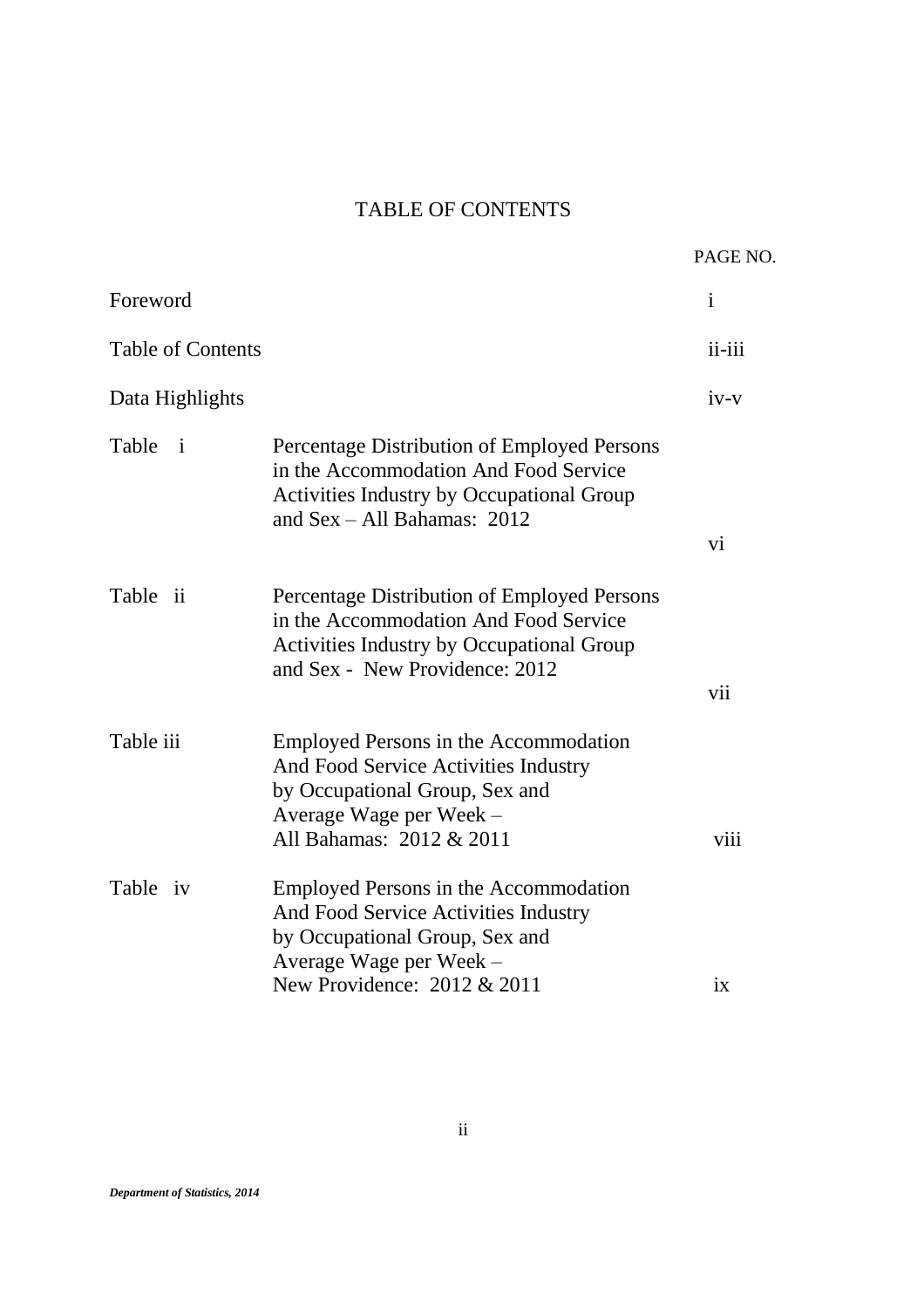| Table v  | Employed Persons in the Accommodation<br>And Food Service Activities Industry<br>By Occupational Group, Sex, Actual and<br>Percentage Change in Average Wage per<br>Week - All Bahamas: 2012 & 2011           | $\mathbf{X}$ |
|----------|---------------------------------------------------------------------------------------------------------------------------------------------------------------------------------------------------------------|--------------|
| Table vi | <b>Employed Persons in the Accommodation</b><br>And Food Service Activities Industry<br>By Occupational Group, Sex, Actual and<br>Percentage Change in Average Wage per<br>Week - New Providence: 2012 & 2011 | xi           |
| Table 1  | Employed Persons in the Accommodation<br>And Food Service Activities Industry<br>By Occupation, Sex, Average Hours Worked<br>And Average Wage per Week –<br>All Bahamas: 2012                                 | $1 - 7$      |
| Table 2  | Employed Persons in the Accommodation<br>And Food Service Activities Industry by<br>Occupation, Sex, Average Hours Worked and<br>Average Wage per Week -<br>New Providence: 2012                              | 8-14         |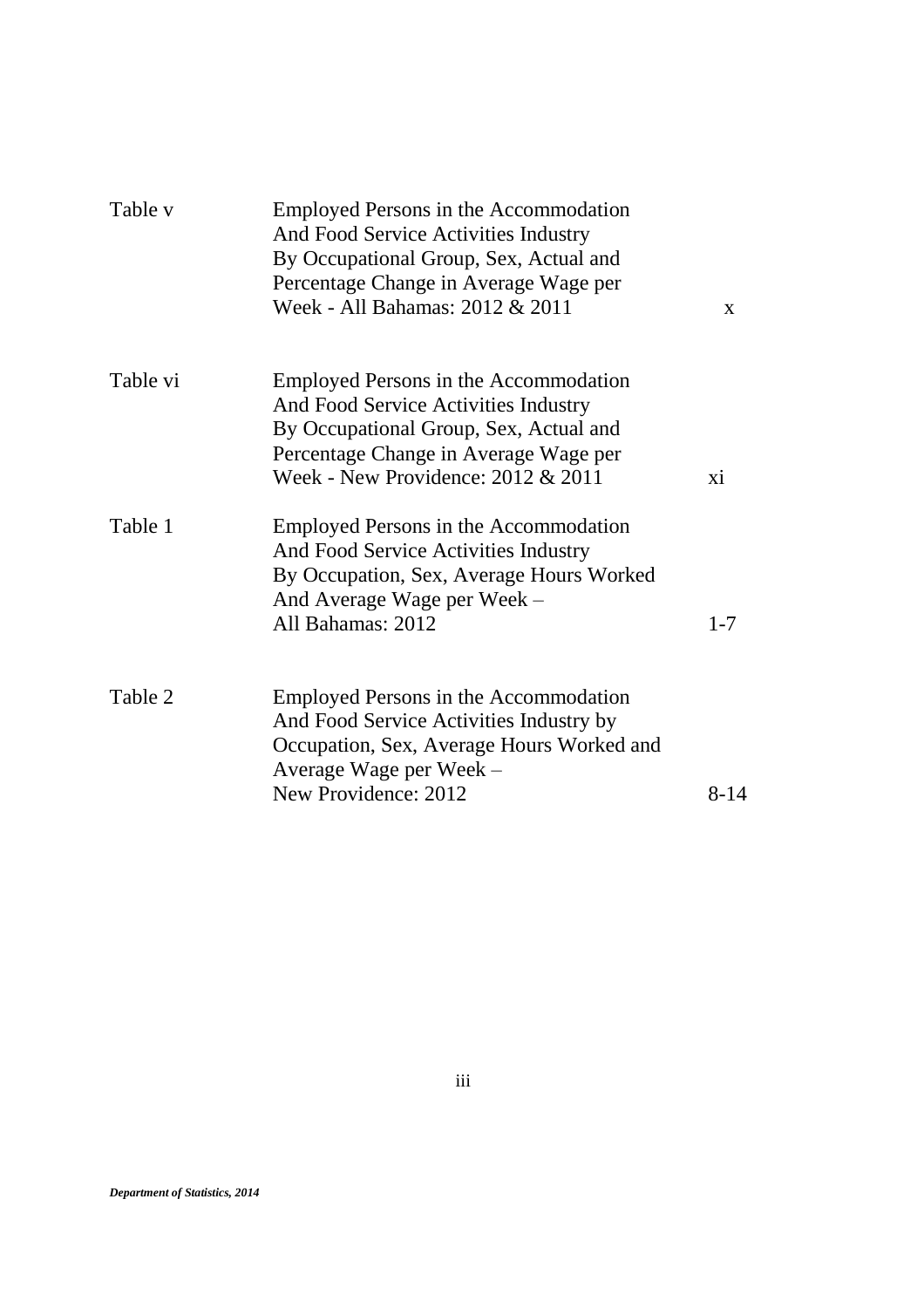### **DATA HIGHLIGHTS**

### **OCCCUPATIONS AND WAGES IN THE ACCOMMODATION AND FOOD SERVICE ACTIVITIES INDUSTRY NUMBER OF EMPLOYED PERSONS AND AVERAGE WAGE PER WEEK BY ISLAND AND SEX**

| <b>EMPLOYED PERSONS</b><br>IN THE HOTEL INDUSTRY | 1999  | 2000   | 2001   | 2002   | 2003   | 2004   | 2005   | 2006   | 2007   | 2008   | 2009   | 2010   | 2011   | 2012   |
|--------------------------------------------------|-------|--------|--------|--------|--------|--------|--------|--------|--------|--------|--------|--------|--------|--------|
|                                                  |       |        |        |        |        |        |        |        |        |        |        |        |        |        |
| <b>ALL BAHAMAS</b>                               |       |        |        |        |        |        |        |        |        |        |        |        |        |        |
| <b>TOTAL</b>                                     | 9,785 | 10,365 | 10,643 | 10,208 | 11,369 | 12,022 | 12,023 | 11.950 | 13,440 | 12,630 | 11,681 | 11.746 | 11,802 | 11,651 |
| <b>MALE</b>                                      | 4,873 | 5,081  | 5,118  | 4,963  | 5,423  | 5,745  | 5,728  | 5,667  | 6,313  | 5,947  | 5,610  | 5,968  | 5,600  | 5,616  |
| <b>FEMALE</b>                                    | 4,912 | 5,284  | 5,525  | 5,245  | 5,946  | 6,277  | 6,295  | 6,283  | 7,127  | 6,683  | 6,071  | 5,778  | 6,202  | 6,035  |
| <b>NEW PROVIDENCE</b>                            |       |        |        |        |        |        |        |        |        |        |        |        |        |        |
|                                                  |       |        |        |        |        |        |        |        |        |        |        |        |        |        |
| <b>TOTAL</b>                                     | 7,996 | 8,781  | 9,097  | 9,045  | 10,176 | 9,812  | 10,020 | 10,823 | 12,356 | 11,619 | 10,895 | 10,946 | 11,243 | 11,041 |
| <b>MALE</b>                                      | 3,976 | 4,311  | 4,375  | 4,390  | 4,881  | 4,776  | 4,844  | 5,233  | 5,884  | 5,564  | 5,282  | 5,599  | 5,389  | 5,374  |
| <b>FEMALE</b>                                    | 4,020 | 4,470  | 4,722  | 4,655  | 5,295  | 5,036  | 5,176  | 5,590  | 6,472  | 6,055  | 5,613  | 5,347  | 5,854  | 5,667  |
| <b>GRAND BAHAMA AND</b><br>THE FAMILY ISLANDS    |       |        |        |        |        |        |        |        |        |        |        |        |        |        |
| <b>TOTAL</b>                                     | 1,789 | 1,584  | 1,546  | 1,163  | 1,193  | 2,210  | 2,003  | 1,123  | 1,084  | 1,011  | 786    | 800    | 559    | 610    |
| <b>MALE</b>                                      | 896   | 770    | 743    | 573    | 542    | 969    | 884    | 433    | 429    | 383    | 328    | 369    | 211    | 242    |
| <b>FEMALE</b>                                    | 893   | 814    | 803    | 590    | 651    | 1,241  | 1,119  | 690    | 655    | 628    | 458    | 431    | 348    | 368    |
| <b>AVERAGE WAGE</b><br><b>PER WEEK</b>           | 1999  | 2000   | 2001   | 2002   | 2003   | 2004   | 2005   | 2006   | 2007   | 2008   | 2009   | 2010   | 2011   | 2012   |
|                                                  |       |        |        |        |        |        |        |        |        |        |        |        |        |        |
| <b>ALL BAHAMAS</b>                               |       |        |        |        |        |        |        |        |        |        |        |        |        |        |
| <b>TOTAL</b>                                     | \$304 | \$312  | \$322  | \$347  | \$336  | \$335  | \$355  | \$342  | \$361  | \$359  | \$365  | \$370  | \$385  | \$383  |
| <b>MALE</b>                                      | \$334 | \$340  | \$346  | \$374  | \$360  | \$362  | \$381  | \$366  | \$379  | \$375  | \$376  | \$376  | \$399  | \$396  |
| <b>FEMALE</b>                                    | \$273 | \$284  | \$299  | \$321  | \$314  | \$310  | \$332  | \$320  | \$346  | \$344  | \$356  | \$364  | \$372  | \$371  |
| <b>NEW PROVIDENCE</b>                            |       |        |        |        |        |        |        |        |        |        |        |        |        |        |
| <b>TOTAL</b>                                     | \$303 | \$310  | \$320  | \$346  | \$335  | \$341  | \$367  | \$351  | \$369  | \$365  | \$370  | \$375  | \$388  | \$387  |
| <b>MALE</b>                                      | \$336 | \$337  | \$344  | \$371  | \$359  | \$368  | \$392  | \$373  | \$387  | \$380  | \$380  | \$381  | \$402  | \$400  |
| <b>FEMALE</b>                                    | \$271 | \$283  | \$297  | \$322  | \$313  | \$316  | \$344  | \$329  | \$354  | \$351  | \$361  | \$369  | \$376  | \$376  |
|                                                  |       |        |        |        |        |        |        |        |        |        |        |        |        |        |
| <b>GRAND BAHAMA AND</b>                          |       |        |        |        |        |        |        |        |        |        |        |        |        |        |
| THE FAMILY ISLANDS                               |       |        |        |        |        |        |        |        |        |        |        |        |        |        |
| <b>TOTAL</b>                                     | \$305 | \$323  | \$336  | \$352  | \$343  | \$306  | \$298  | \$260  | \$270  | \$285  | \$300  | \$298  | \$307  | \$309  |
| <b>MALE</b>                                      | \$327 | \$357  | \$360  | \$395  | \$372  | \$332  | \$320  | \$280  | \$278  | \$306  | \$315  | \$290  | \$312  | \$319  |
|                                                  | \$282 | \$283  | \$313  | \$311  | \$318  | \$285  |        | \$247  |        | \$272  | \$290  | \$304  | \$304  | \$301  |
| <b>FEMALE</b>                                    |       |        |        |        |        |        | \$280  |        | \$264  |        |        |        |        |        |

**1999 - 2012**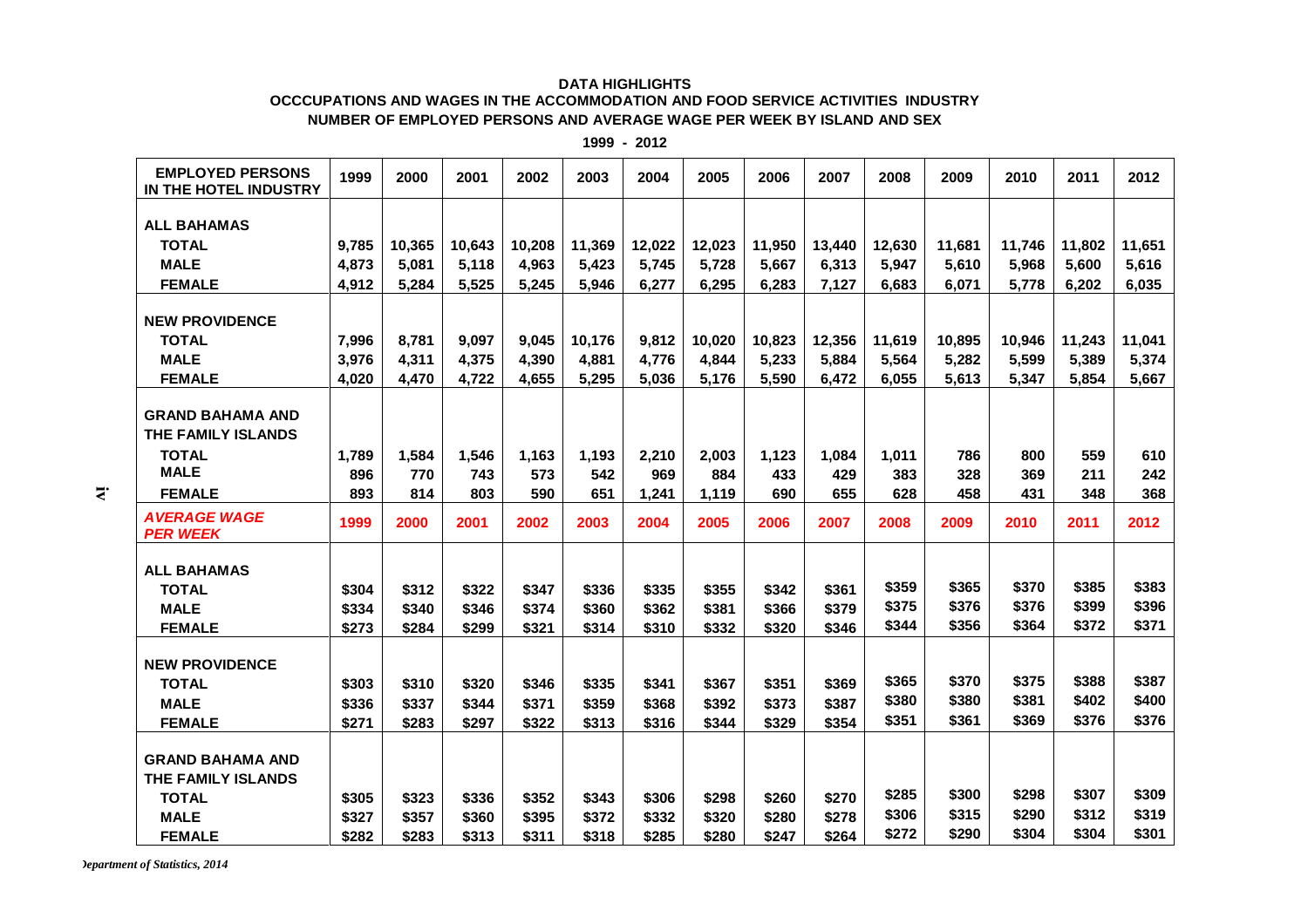# **DATA HIGHLIGHTS**

**In 2012 the number of workers in the Accommodation and Food Service Activities industry decreased nationwide by 1.3%. This had a negative effect on average weekly wages which declined by .5%. In New Providence the number of employees decreased by 1.8% and average weekly wage fell by .3%. In the Family Islands including Grand Bahama the number of employees in the industry grew by 9%, this growth in the number of employees had a positive effect on average weekly wages which increased by .6%.**

**Within the Industry both males and females worked an average of 39 hours per week.**

**Service and Sales Workers was the largest occupational group, accounting for 35% of all workers in 2012.**

**Managers earned the highest average weekly wage of \$829 per week, which was \$18 more than the average wage for 2011. In 2012 the lowest average weekly wage, \$242, was earned in the Elementary Occupational Group.**

**The data for 2012 show that for males, the overall average weekly wage decreased by \$3.00 over 2012. The largest decrease in their weekly wage was \$38 which occurred in the Clerical Support Workers group, and the largest increase, \$24, was in the Managers occupational group.**

**For females, the overall average weekly wage decreased by \$1.00 over the previous year. This decrease ranged from \$45.00 in the Technicians and Associate Professionals group to \$4.00 in the Plant and Machine Operators and Assemblers group. Growth in the average weekly wage ranged from \$33.00 in the Professionals category to \$2.00 in the Elementary Occupational groups.**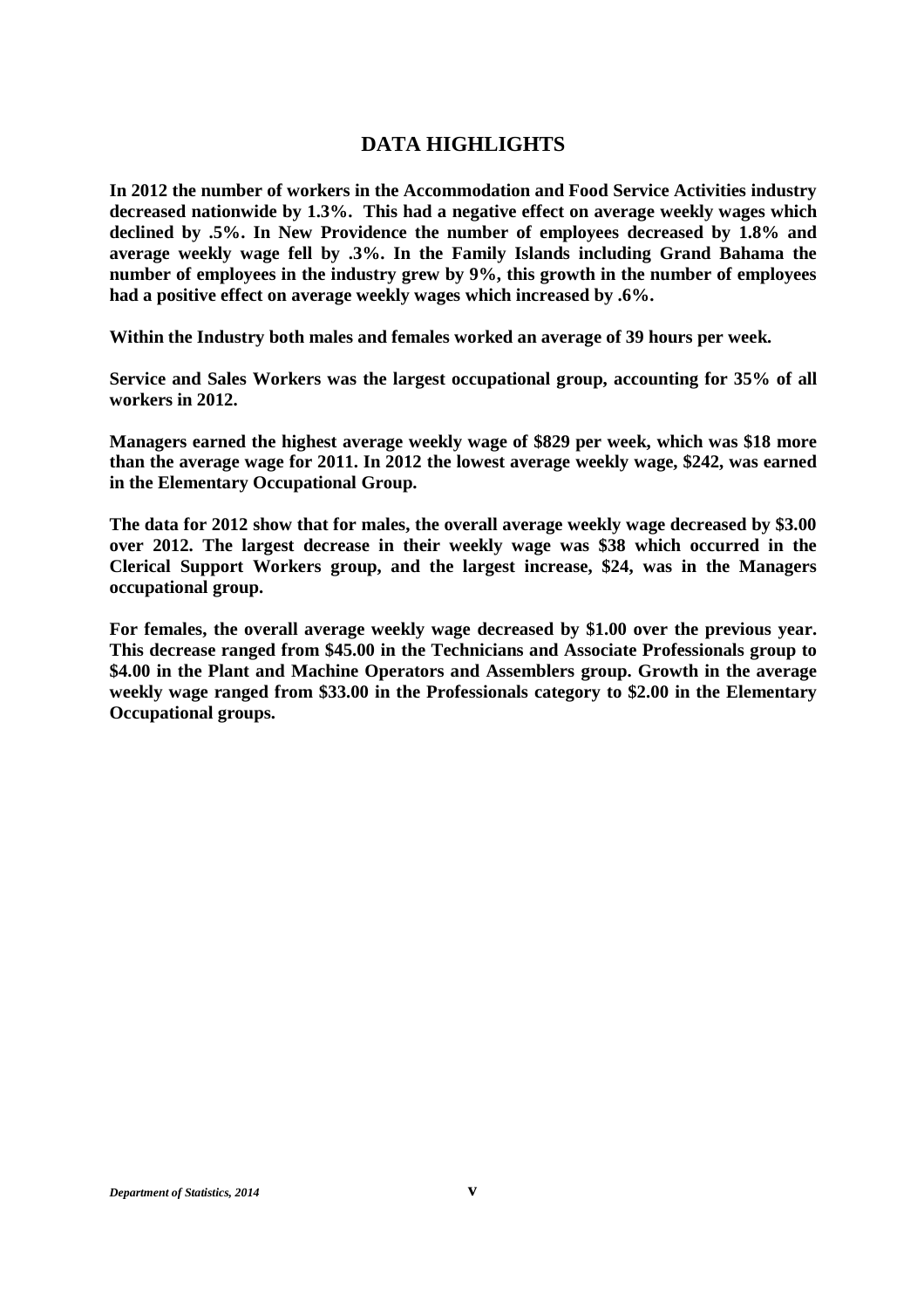## **PERCENTAGE DISTRIBUTION OF EMPLOYED PERSON IN THE ACCOMMODATION AND FOOD SERVICE ACTIVITIES INDUSTRY BY OCCUPATIONAL GROUP AND SEX –ALL BAHAMAS: 2012**

| <b>OCCUPATIONAL GROUP</b>                      | <b>TOTAL</b><br>$\frac{0}{0}$ | <b>MALE</b><br>$\frac{0}{0}$ | <b>FEMALE</b><br>$\frac{0}{0}$ |             | <b>SEX</b><br><b>DISTRIBUTION</b><br>$\%$ |  |  |
|------------------------------------------------|-------------------------------|------------------------------|--------------------------------|-------------|-------------------------------------------|--|--|
|                                                |                               |                              |                                | <b>MALE</b> | <b>FEMALE</b>                             |  |  |
| <b>TOTAL</b>                                   | 100%                          | 100%                         | 100%                           | 48%         | 52%                                       |  |  |
| <b>MANAGERS</b>                                | 11%                           | 10%                          | 11%                            | 46%         | 54%                                       |  |  |
| <b>PROFESSIONALS</b>                           | 3%                            | 3%                           | 3%                             | 48%         | 52%                                       |  |  |
| <b>TECHNICIANS AND ASSOCIATE PROFESSIONALS</b> | 9%                            | 10%                          | 8%                             | 53%         | 47%                                       |  |  |
| <b>CLERICAL SUPPORT WORKERS</b>                | 9%                            | 7%                           | 10%                            | 41%         | 59%                                       |  |  |
| SERVICE AND SALES WORKERS                      | 35%                           | 31%                          | 39%                            | 43%         | 57%                                       |  |  |
| SKILLED AGRICULTURE AND FISHERY WORKERS        | 1%                            | 2%                           | 0%                             | 86%         | 14%                                       |  |  |
| <b>CRAFT AND RELATED TRADE WORKERS</b>         | 4%                            | 8%                           | 1%                             | 90%         | 10%                                       |  |  |
| PLANT AND MACHINE OPERATORS AND ASSEMBLERS     | 2%                            | $1\%$                        | 2%                             | 34%         | 66%                                       |  |  |
| <b>ELEMENTARY OCCUPATIONS</b>                  | 26%                           | 28%                          | 25%                            | 51%         | 49%                                       |  |  |

 $\leq$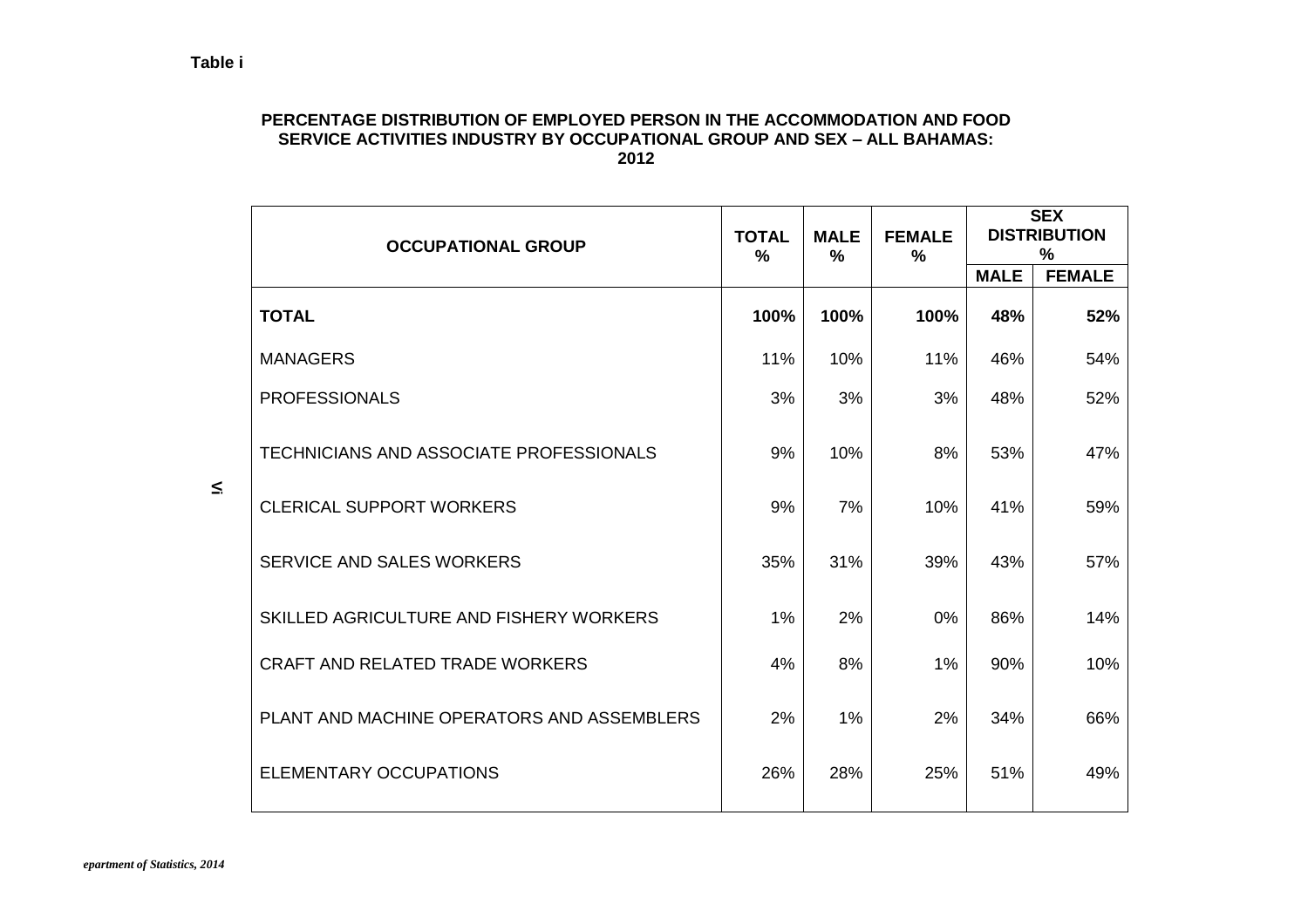# **PERCENTAGE DISTRIBUTION OF EMPLOYED PERSON IN THE ACCOMMODATION AND FOOD SERVICE ACTIVITIES INDUSTRY BY OCCUPATIONAL GROUP AND SEX –NEW PROVIDENCE: 2012**

| <b>OCCUPATIONAL GROUP</b>                            | <b>TOTAL</b> | <b>MALE</b> | <b>FEMALE</b> |             | <b>SEX DISTRIBUTION</b><br>$\%$ |
|------------------------------------------------------|--------------|-------------|---------------|-------------|---------------------------------|
|                                                      | %            | %           | %             | <b>MALE</b> | <b>FEMALE</b>                   |
| <b>TOTAL</b>                                         | 100%         | 100%        | 100%          | 49%         | 51%                             |
| <b>MANAGERS</b>                                      | 11%          | 11%         | 12%           | 47%         | 53%                             |
| <b>PROFESSIONALS</b>                                 | 3%           | 3%          | 3%            | 48%         | 52%                             |
| <b>TECHNICIANS AND ASSOCIATE PROFESSIONALS</b>       | 9%           | 10%         | 9%            | 52%         | 48%                             |
| <b>CLERICAL SUPPORT WORKERS</b>                      | 8%           | 7%          | 10%           | 41%         | 59%                             |
| SERVICE AND SALES WORKERS                            | 35%          | 31%         | 39%           | 43%         | 57%                             |
| SKILLED AGRICULTURE AND FISHERY WORKERS              | $1\%$        | 2%          | 0%            | 85%         | 15%                             |
| <b>CRAFT AND RELATED TRADE WORKERS</b>               | 4%           | 8%          | 1%            | 90%         | 10%                             |
| PLANT AND MACHINE OPERATORS AND<br><b>ASSEMBLERS</b> | 2%           | 1%          | 2%            | 34%         | 66%                             |
| <b>ELEMENTARY OCCUPATIONS</b>                        | 26%          | 27%         | 24%           | 52%         | 48%                             |

 $\leq$ 

**Table ii**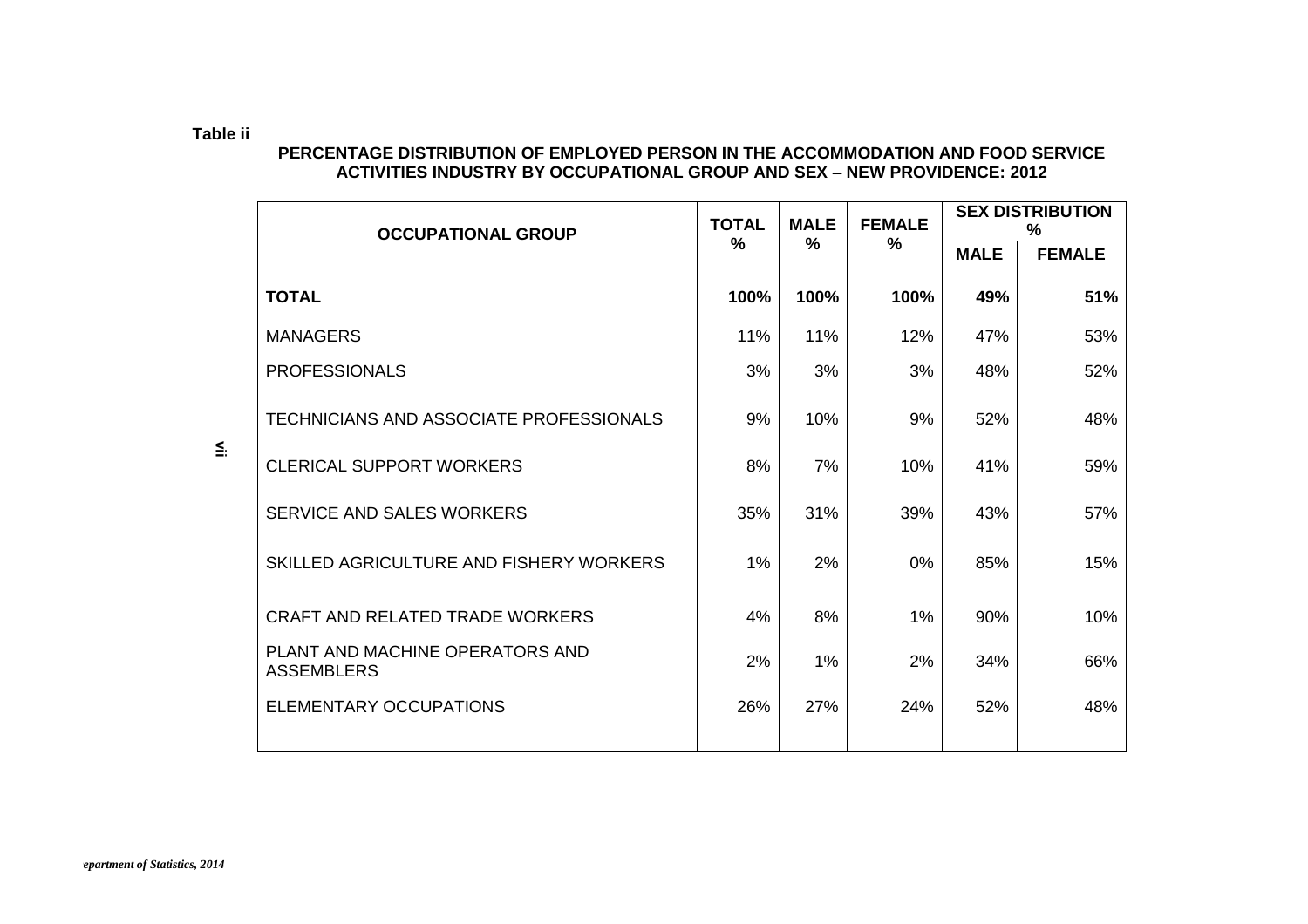#### **Table iii EMPLOYED PERSONS IN THE ACCOMMODATION AND FOOD SERVICE ACTIVITIES INDUSTRY BY OCCUPATIONAL GROUP, SEX AND AVERAGE WAGE PER WEEK –ALL BAHAMAS 2012-2011**

|                                                          |                                                  | 2012                                             |                                                  | 2011                                             |                                                  |                                                  |  |  |  |
|----------------------------------------------------------|--------------------------------------------------|--------------------------------------------------|--------------------------------------------------|--------------------------------------------------|--------------------------------------------------|--------------------------------------------------|--|--|--|
|                                                          | <b>TOTAL</b>                                     | <b>MALE</b>                                      | <b>FEMALE</b>                                    | <b>TOTAL</b>                                     | <b>MALE</b>                                      | <b>FEMALE</b>                                    |  |  |  |
| <b>NEW PROVIDENCE: 2012 &amp; 2011</b>                   | <b>AVERAGE</b><br><b>WAGE PER</b><br><b>WEEK</b> | <b>AVERAGE</b><br><b>WAGE PER</b><br><b>WEEK</b> | <b>AVERAGE</b><br><b>WAGE PER</b><br><b>WEEK</b> | <b>AVERAGE</b><br><b>WAGE PER</b><br><b>WEEK</b> | <b>AVERAGE</b><br><b>WAGE PER</b><br><b>WEEK</b> | <b>AVERAGE</b><br><b>WAGE PER</b><br><b>WEEK</b> |  |  |  |
| <b>TOTAL</b>                                             | \$383.00                                         | \$396.00                                         | \$371.00                                         | \$385.00                                         | \$399.00                                         | \$372.00                                         |  |  |  |
| <b>MANAGERS</b>                                          | \$829.00                                         | \$914.00                                         | \$755.00                                         | \$811.00                                         | \$890.00                                         | \$741.00                                         |  |  |  |
| <b>PROFESSIONALS</b>                                     | \$597.00                                         | \$595.00                                         | \$599.00                                         | \$581.00                                         | \$600.00                                         | \$566.00                                         |  |  |  |
| <b>TECHNICIANS AND ASSOCIATE</b><br><b>PROFESSIONALS</b> | \$497.00                                         | \$501.00                                         | \$493.00                                         | \$536.00                                         | \$534.00                                         | \$538.00                                         |  |  |  |
| <b>CLERICAL SUPPORT WORKERS</b>                          | \$397.00                                         | \$395.00                                         | \$397.00                                         | \$419.00                                         | \$433.00                                         | \$410.00                                         |  |  |  |
| SERVICE AND SALES WORKERS                                | \$299.00                                         | \$289.00                                         | \$306.00                                         | \$296.00                                         | \$289.00                                         | \$301.00                                         |  |  |  |
| SKILLED AGRICULTURE AND FISHERY<br><b>WORKERS</b>        | \$359.00                                         | \$349.00                                         | \$419.00                                         | \$341.00                                         | \$329.00                                         | \$411.00                                         |  |  |  |
| CRAFT AND RELATED TRADE WORKERS                          | \$445.00                                         | \$450.00                                         | \$399.00                                         | \$429.00                                         | \$435.00                                         | \$377.00                                         |  |  |  |
| PLANT AND MACHINE OPERATORS AND<br><b>ASSEMBLERS</b>     | \$310.00                                         | \$349.00                                         | \$290.00                                         | \$340.00                                         | \$341.00                                         | \$294.00                                         |  |  |  |
| ELEMENTARY OCCUPATIONS                                   | \$242.00                                         | \$255.00                                         | \$229.00                                         | \$233.00                                         | \$239.00                                         | \$227.00                                         |  |  |  |

 $\leq$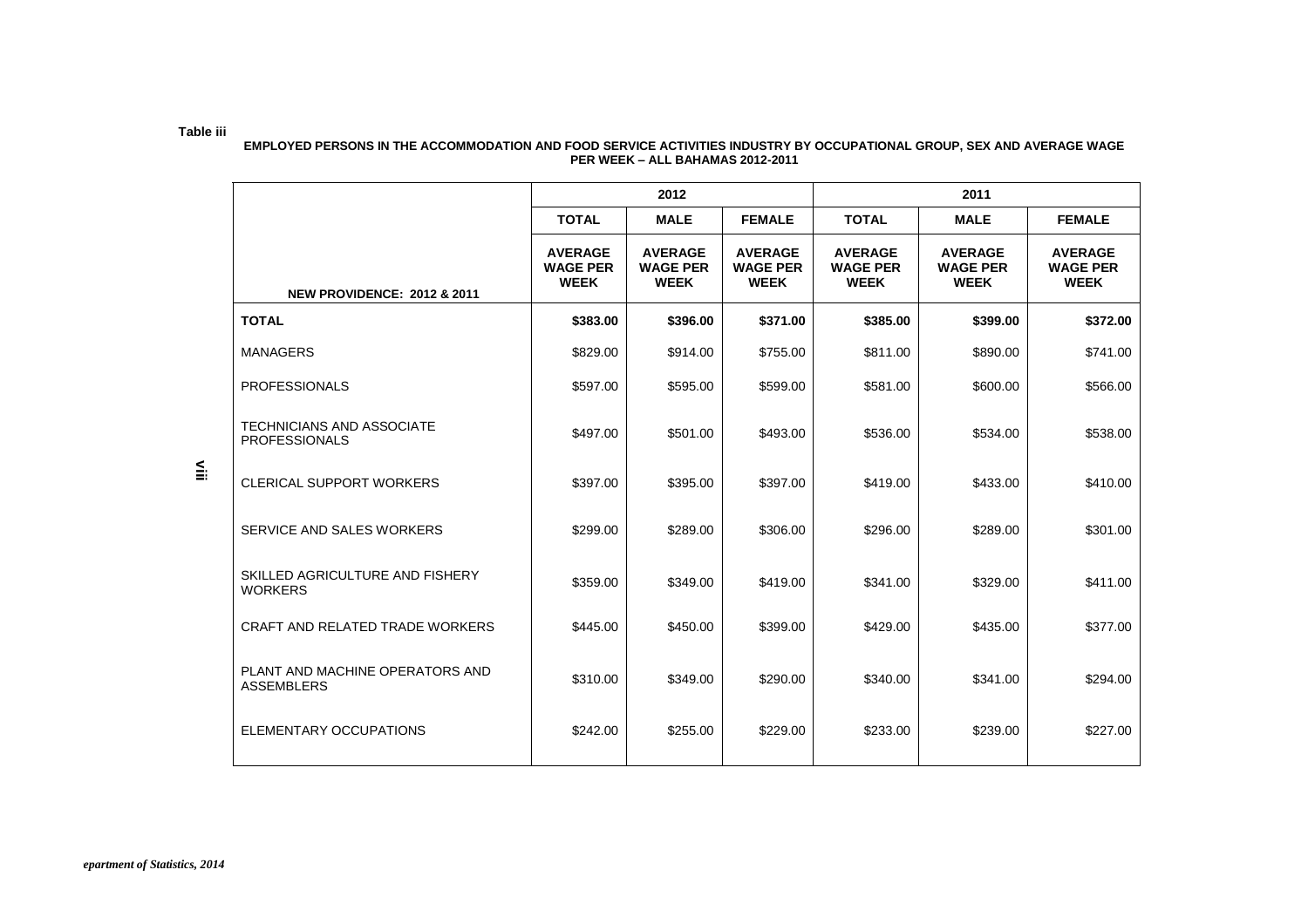|                                            |                                                  | 2012                                             |                                                  | 2011                                             |                                                  |                                                  |  |  |  |
|--------------------------------------------|--------------------------------------------------|--------------------------------------------------|--------------------------------------------------|--------------------------------------------------|--------------------------------------------------|--------------------------------------------------|--|--|--|
|                                            | <b>TOTAL</b>                                     | <b>MALE</b>                                      | <b>FEMALE</b>                                    | <b>TOTAL</b>                                     | <b>MALE</b>                                      | <b>FEMALE</b>                                    |  |  |  |
| <b>OCCUPATIONAL GROUP</b>                  | <b>AVERAGE</b><br><b>WAGE PER</b><br><b>WEEK</b> | <b>AVERAGE</b><br><b>WAGE PER</b><br><b>WEEK</b> | <b>AVERAGE</b><br><b>WAGE PER</b><br><b>WEEK</b> | <b>AVERAGE</b><br><b>WAGE PER</b><br><b>WEEK</b> | <b>AVERAGE</b><br><b>WAGE PER</b><br><b>WEEK</b> | <b>AVERAGE</b><br><b>WAGE PER</b><br><b>WEEK</b> |  |  |  |
| <b>TOTAL</b>                               | \$387.00                                         | \$400.00                                         | \$376.00                                         | \$388.00                                         | \$402.00                                         | \$376.00                                         |  |  |  |
| <b>MANAGERS</b>                            | \$830.00                                         | \$914.00                                         | \$756.00                                         | \$812.00                                         | \$890.00                                         | \$741.00                                         |  |  |  |
| <b>PROFESSIONALS</b>                       | \$598.00                                         | \$597.00                                         | \$599.00                                         | \$582.00                                         | \$602.00                                         | \$566.00                                         |  |  |  |
| TECHNICIANS AND ASSOCIATE PROFESSIONALS    | \$500.00                                         | \$504.00                                         | \$496.00                                         | \$539.00                                         | \$536.00                                         | \$543.00                                         |  |  |  |
| <b>CLERICAL SUPPORT WORKERS</b>            | \$399.00                                         | \$394.00                                         | \$401.00                                         | \$422.00                                         | \$435.00                                         | \$415.00                                         |  |  |  |
| SERVICE AND SALES WORKERS                  | \$300.00                                         | \$290.00                                         | \$307.00                                         | \$296.00                                         | \$290.00                                         | \$300.00                                         |  |  |  |
| SKILLED AGRICULTURE AND FISHERY WORKERS    | \$357.00                                         | \$346.00                                         | \$419.00                                         | \$345.00                                         | \$333.00                                         | \$411.00                                         |  |  |  |
| CRAFT AND RELATED TRADE WORKERS            | \$444.00                                         | \$450.00                                         | \$393.00                                         | \$429.00                                         | \$435.00                                         | \$379.00                                         |  |  |  |
| PLANT AND MACHINE OPERATORS AND ASSEMBLERS | \$311.00                                         | \$348.00                                         | \$292.00                                         | \$337.00                                         | \$338.00                                         | \$294.00                                         |  |  |  |
| ELEMENTARY OCCUPATIONS                     | \$241.00                                         | \$254.00                                         | \$227.00                                         | \$231.00                                         | \$238.00                                         | \$224.00                                         |  |  |  |

#### **EMPLOYED PERSONS IN THE ACCOMMODATION AND FOOD SERVICE ACTIVITIES INDUSTRY BY OCCUPATIONAL GROUP, SEX AND AVERAGE WAGE PER WEEK –NEW PROVIDNECE 2012-2011**

**Table iv**

**ix**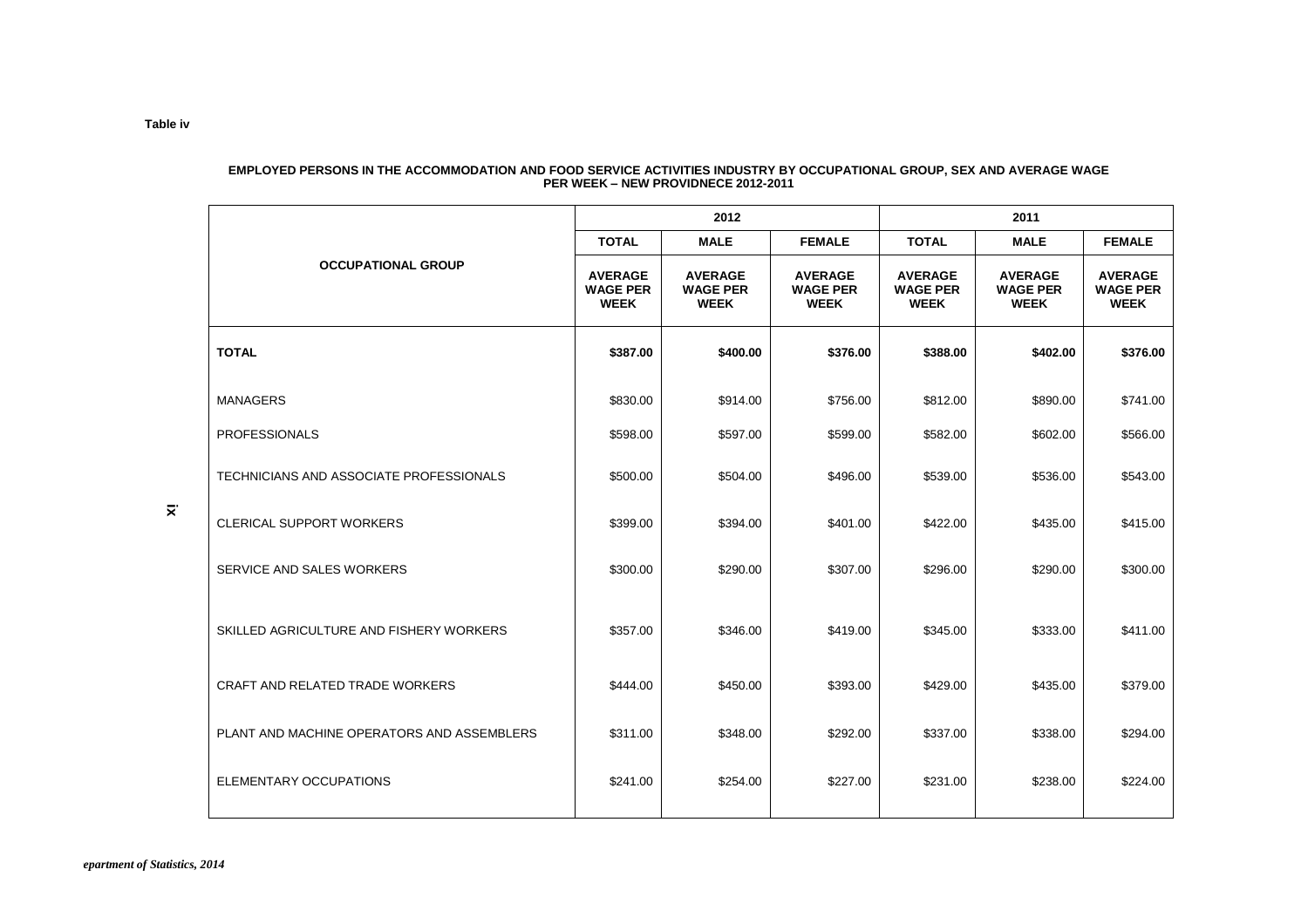#### **EMPLOYED PERSONS IN THE ACCOMMODATION AND FOOD SERVICE ACTIVITIES INDUSTRY BY OCCUPATIONAL GROUP, SEX, ACTUAL AND PERCENTAGE CHANGE IN AVERAGE WAGE PER WEEK - ALL BAHAMAS: 2012 & 2011**

|          |          | <b>ACTUAL</b>                                          | $\frac{9}{6}$ |               |          | <b>ACTUAL</b>                                         | $\frac{9}{6}$ |               |          | <b>ACTUAL</b>                                           | %             |
|----------|----------|--------------------------------------------------------|---------------|---------------|----------|-------------------------------------------------------|---------------|---------------|----------|---------------------------------------------------------|---------------|
| 2012     | 2011     |                                                        |               | 2012          | 2011     |                                                       |               | 2012          | 2011     |                                                         |               |
| \$383.00 | \$385.00 | $-$2.00$                                               | $-1%$         | \$396.00      | \$399.00 | $-$3.00$                                              | $-1%$         | \$371.00      | \$372.00 | $-$1.00$                                                | 0%            |
| \$829.00 | \$811.00 | \$18.00                                                | 2%            | \$914.00      | \$890.00 | \$24.00                                               | 3%            | \$755.00      | \$741.00 | \$14.00                                                 | 2%            |
| \$597.00 | \$581.00 | \$16.00                                                | 3%            | \$595.00      | \$600.00 | $-$5.00$                                              | $-1%$         | \$599.00      | \$566.00 | \$33.00                                                 | 6%            |
| \$497.00 | \$536.00 | $-$39.00$                                              | $-7%$         | \$501.00      | \$534.00 | $-$33.00$                                             | $-6%$         | \$493.00      | \$538.00 | $-$45.00$                                               | $-8%$         |
| \$397.00 | \$419.00 | $-$22.00$                                              | $-5%$         | \$395.00      | \$433.00 | $-$38.00$                                             | $-9%$         | \$397.00      | \$410.00 | $-$13.00$                                               | $-3%$         |
| \$299.00 | \$296.00 | \$3.00                                                 | 1%            | \$289.00      | \$289.00 | \$0.00                                                | 0%            | \$306.00      | \$301.00 | \$5.00                                                  | 2%            |
| \$359.00 | \$341.00 | \$18.00                                                | 5%            | \$349.00      | \$329.00 | \$20.00                                               | 6%            | \$419.00      | \$411.00 | \$8.00                                                  | 2%            |
| \$445.00 | \$429.00 | \$16.00                                                | 4%            | \$450.00      | \$435.00 | \$15.00                                               | 3%            | \$399.00      | \$377.00 | \$22.00                                                 | 6%            |
| \$310.00 | \$340.00 | $-$30.00$                                              | $-9%$         | \$349.00      | \$341.00 | \$8.00                                                | 2%            | \$290.00      | \$294.00 | $-$4.00$                                                | $-1%$         |
| \$242.00 | \$233.00 | \$9.00                                                 | 4%            | \$255.00      | \$239.00 | \$16.00                                               | 7%            | \$229.00      | \$227.00 | \$2.00                                                  | 1%            |
|          |          | <b>TOTAL</b><br><b>AVERAGE WAGE</b><br><b>PER WEEK</b> |               | <b>CHANGE</b> |          | <b>MALE</b><br><b>AVERAGE WAGE</b><br><b>PER WEEK</b> |               | <b>CHANGE</b> |          | <b>FEMALE</b><br><b>AVERAGE WAGE</b><br><b>PER WEEK</b> | <b>CHANGE</b> |

**Table v**

**x**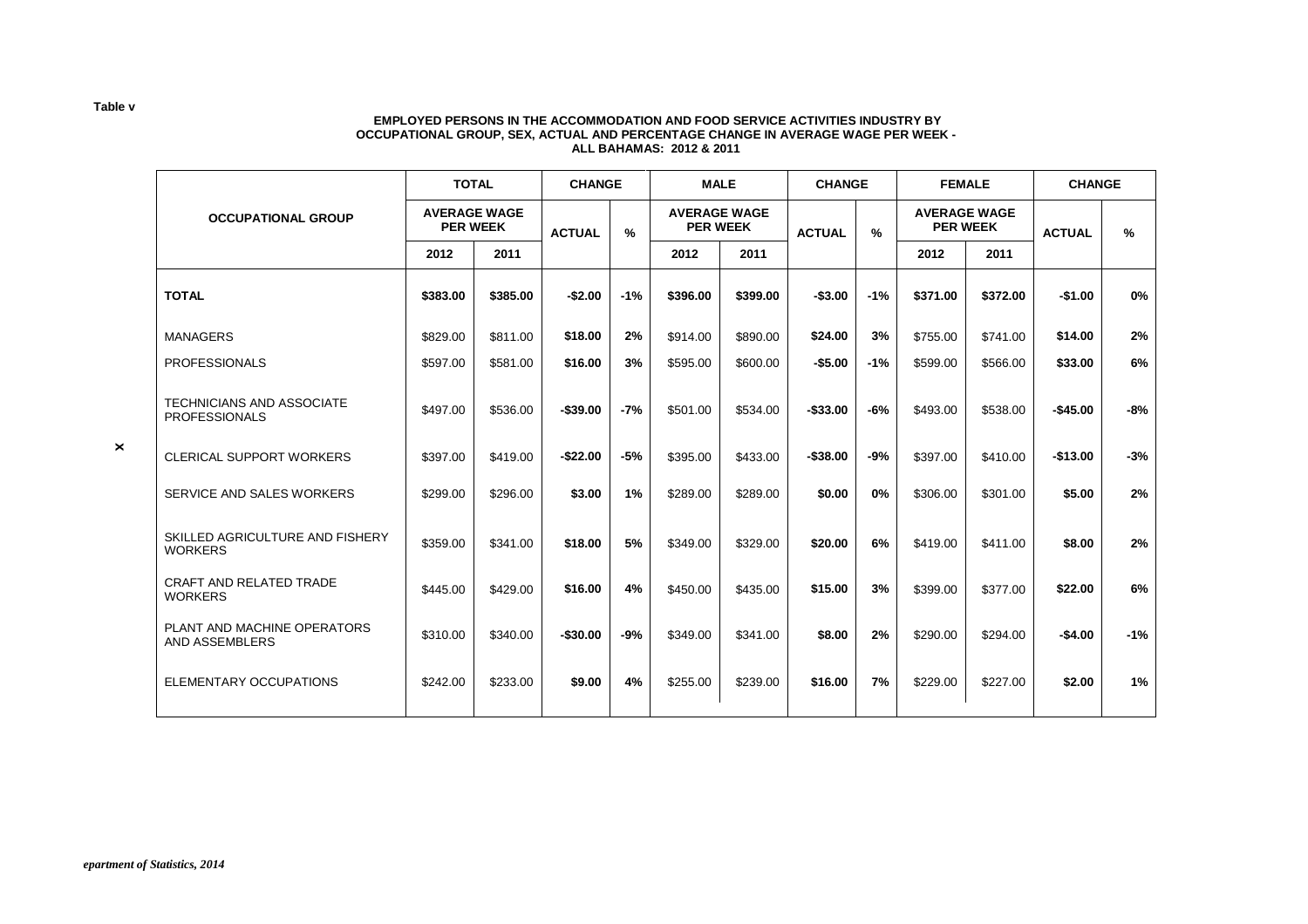#### **EMPLOYED PERSONS IN THE ACCOMMODATION AND FOOD SERVICE ACTIVITIES INDUSTRY BY OCCUPATIONAL GROUP, SEX, ACTUAL AND PERCENTAGE CHANGE IN AVERAGE WAGE PER WEEK - NEW PROVIDENCE: 2012 & 2011**

|                                                          |                 | <b>TOTAL</b>        |                                                                                                                                             | <b>CHANGE</b> |          | <b>MALE</b>   |             | <b>CHANGE</b> | <b>FEMALE</b> |          | <b>CHANGE</b> |       |
|----------------------------------------------------------|-----------------|---------------------|---------------------------------------------------------------------------------------------------------------------------------------------|---------------|----------|---------------|-------------|---------------|---------------|----------|---------------|-------|
| <b>OCCUPATIONAL GROUP</b>                                | <b>PER WEEK</b> | <b>AVERAGE WAGE</b> | <b>AVERAGE WAGE</b><br><b>AVERAGE WAGE</b><br><b>PER WEEK</b><br><b>PER WEEK</b><br>$\%$<br>$\frac{9}{6}$<br><b>ACTUAL</b><br><b>ACTUAL</b> |               |          | <b>ACTUAL</b> | $\%$        |               |               |          |               |       |
|                                                          | 2012            | 2011                |                                                                                                                                             |               | 2012     | 2011          |             | 2012          |               | 2011     |               |       |
| <b>TOTAL</b>                                             | \$387.00        | \$388.00            | $-$1.00$                                                                                                                                    | 0%            | \$400.00 | \$402.00      | $-$2.00$    | 0%            | \$376.00      | \$376.00 | \$0.00        | 0%    |
| <b>MANAGERS</b>                                          | \$830.00        | \$812.00            | \$18.00                                                                                                                                     | 2%            | \$914.00 | \$890.00      | \$24.00     | 3%            | \$756.00      | \$741.00 | \$15.00       | 2%    |
| <b>PROFESSIONALS</b>                                     | \$598.00        | \$582.00            | \$16.00                                                                                                                                     | 3%            | \$597.00 | \$602.00      | $-$5.00$    | $-1%$         | \$599.00      | \$566.00 | \$33.00       | 6%    |
| <b>TECHNICIANS AND ASSOCIATE</b><br><b>PROFESSIONALS</b> | \$500.00        | \$539.00            | $-$39.00$                                                                                                                                   | -7%           | \$504.00 | \$536.00      | $-$ \$32.00 | -6%           | \$496.00      | \$543.00 | $-$47.00$     | -9%   |
| <b>CLERICAL SUPPORT WORKERS</b>                          | \$399.00        | \$422.00            | $-$23.00$                                                                                                                                   | -5%           | \$394.00 | \$435.00      | $-$41.00$   | -9%           | \$401.00      | \$415.00 | $-$14.00$     | $-3%$ |
| SERVICE AND SALES WORKERS                                | \$300.00        | \$296.00            | \$4.00                                                                                                                                      | 1%            | \$290.00 | \$290.00      | \$0.00      | 0%            | \$307.00      | \$300.00 | \$7.00        | 2%    |
| SKILLED AGRICULTURE AND<br><b>FISHERY WORKERS</b>        | \$357.00        | \$345.00            | \$12.00                                                                                                                                     | 3%            | \$346.00 | \$333.00      | \$13.00     | 4%            | \$419.00      | \$411.00 | \$8.00        | 2%    |
| <b>CRAFT AND RELATED TRADE</b><br><b>WORKERS</b>         | \$444.00        | \$429.00            | \$15.00                                                                                                                                     | 3%            | \$450.00 | \$435.00      | \$15.00     | 3%            | \$393.00      | \$379.00 | \$14.00       | 4%    |
| PLANT AND MACHINE OPERATORS<br>AND ASSEMBLERS            | \$311.00        | \$337.00            | $-$26.00$                                                                                                                                   | -8%           | \$348.00 | \$338.00      | \$10.00     | 3%            | \$292.00      | \$294.00 | $-$2.00$      | $-1%$ |
| ELEMENTARY OCCUPATIONS                                   | \$241.00        | \$231.00            | \$10.00                                                                                                                                     | 4%            | \$254.00 | \$238.00      | \$16.00     | 7%            | \$227.00      | \$224.00 | \$3.00        | 1%    |
|                                                          |                 |                     |                                                                                                                                             |               |          |               |             |               |               |          |               |       |

**xi**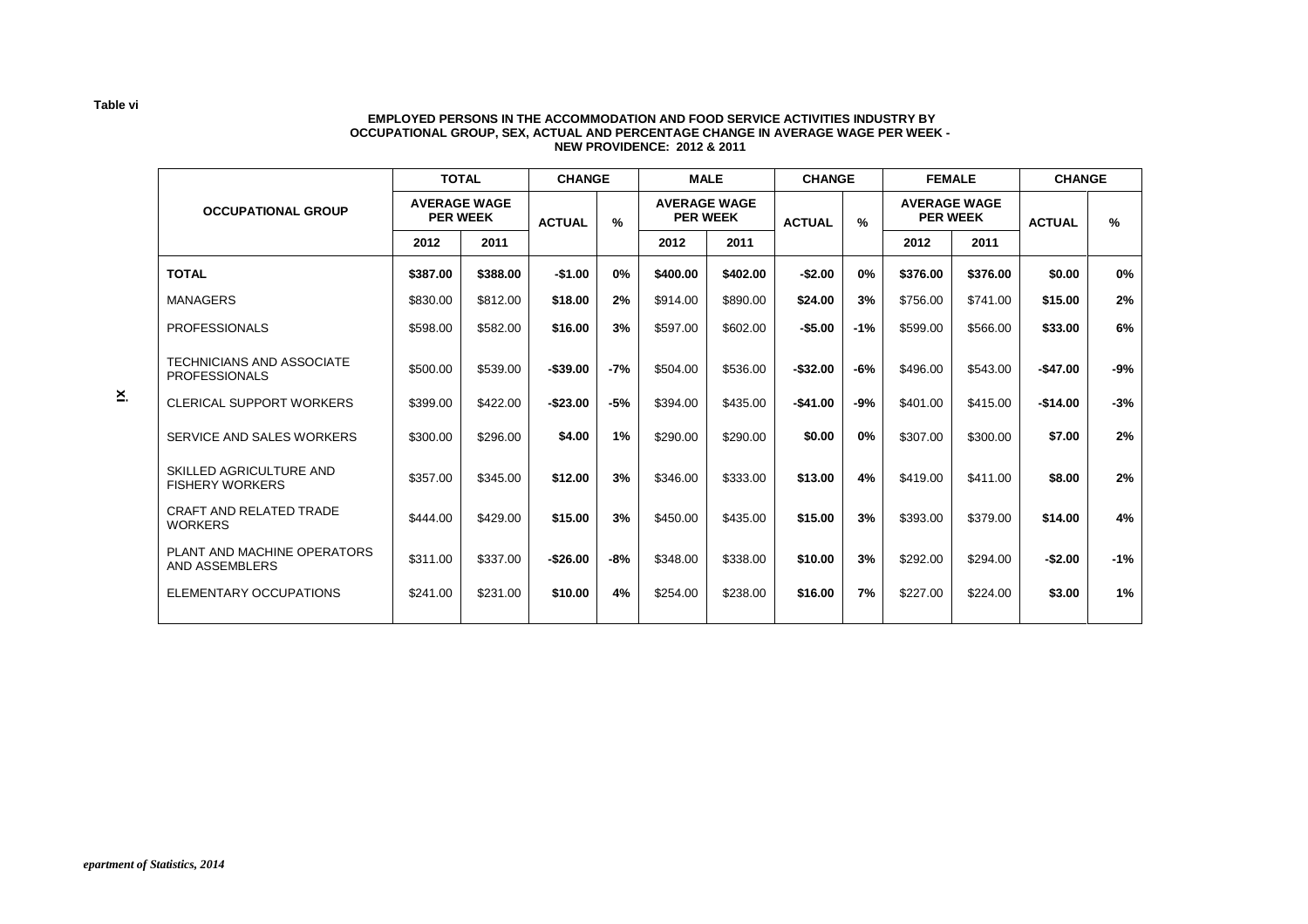#### **TABLE 1**

**EMPLOYED PERSONS IN THE ACCOMMODATION AND FOOD SERVICE ACTIVITIES INDUSTRY BY OCCUPATION, SEX, AVERAGE HOURS WORKED AND AVERAGE WAGE PER WEEK - ALL BAHAMAS: 2012**

| <b>OCCUPATION</b>                                             |             | <b>SEX DISTRIBUTION</b><br>$\frac{9}{6}$ |              | <b>AVERAGE HOURS WORKED</b> |               | <b>AVERAGE WAGE PER WEEK</b> |             |               |  |
|---------------------------------------------------------------|-------------|------------------------------------------|--------------|-----------------------------|---------------|------------------------------|-------------|---------------|--|
|                                                               | <b>MALE</b> | <b>FEMALE</b>                            | <b>TOTAL</b> | <b>MALE</b>                 | <b>FEMALE</b> | <b>TOTAL</b>                 | <b>MALE</b> | <b>FEMALE</b> |  |
| <b>TOTAL</b>                                                  | 48.2        | 51.8                                     | 39           | 39                          | 39            | \$383.00                     | \$396.00    | \$371.00      |  |
| <b>MANAGERS</b>                                               | 46.4        | 53.6                                     | 40           | 40                          | 40            | \$829.00                     | \$914.00    | \$755.00      |  |
| Managing Directors and Chief Executives                       | 54.9        | 45.1                                     | 40           | 40                          | 40            | \$1,440.00                   | \$1,578.00  | \$1,272.00    |  |
| <b>Finance Managers</b>                                       | 25          | 75                                       | 40           | 40                          | 40            | \$1,317.00                   | \$1,777.00  | \$1,164.00    |  |
| Personnel and Industrial Relations Managers                   | 20.8        | 79.2                                     | 40           | 40                          | 40            | \$725.00                     | \$596.00    | \$758.00      |  |
| Policy and Planning Managers                                  | 100         |                                          | 40           | 40                          |               | \$1,261.00                   | \$1,261.00  |               |  |
| <b>Business Services and Administration Managers</b>          | 58.1        | 41.9                                     | 40           | 40                          | 40            | \$776.00                     | \$828.00    | \$704.00      |  |
| Sales and Marketing Managers                                  | 32          | 68                                       | 40           | 40                          | 40            | \$733.00                     | \$719.00    | \$740.00      |  |
| Advertising and Public Relations Managers                     | 100         |                                          | 40           | 40                          |               | \$981.00                     | \$981.00    |               |  |
| Supply, Distribution and Related Managers                     | 67.8        | 32.2                                     | 40           | 40                          | 40            | \$597.00                     | \$581.00    | \$631.00      |  |
| Information and Communications Technology Service<br>Managers | 62.5        | 37.5                                     | 40           | 40                          | 40            | \$1,043.00                   | \$999.00    | \$1,117.00    |  |
| <b>Hotel and Motel Managers</b>                               | 36.5        | 63.5                                     | 40           | 40                          | 40            | \$588.00                     | \$597.00    | \$584.00      |  |
| <b>Restaurant Managers</b>                                    | 44.4        | 55.6                                     | 40           | 40                          | 40            | \$677.00                     | \$732.00    | \$633.00      |  |
| Bars, Lounges and Night Clubs Managers                        | 41.7        | 58.3                                     | 40           | 40                          | 40            | \$660.00                     | \$660.00    | \$660.00      |  |
| <b>Retail Trade Managers</b>                                  | 8.7         | 91.3                                     | 40           | 40                          | 40            | \$436.00                     | \$450.00    | \$435.00      |  |
| Sports Recreation and Cultural Centre Managers                | 49.7        | 50.3                                     | 40           | 40                          | 40            | \$688.00                     | \$688.00    | \$689.00      |  |
| Services Managers                                             | 40.2        | 59.8                                     | 40           | 40                          | 40            | \$630.00                     | \$679.00    | \$597.00      |  |
| <b>PROFESSIONALS</b>                                          | 47.9        | 52.1                                     | 40           | 40                          | 40            | \$597.00                     | \$595.00    | \$599.00      |  |
| <b>Environmental Protection Professionals</b>                 | 62.2        | 37.8                                     | 40           | 40                          | 40            | \$560.00                     | \$496.00    | \$665.00      |  |
| <b>Engineering Professionals</b>                              | 80          | 20                                       | 40           | 40                          | 40            | \$680.00                     | \$655.00    | \$780.00      |  |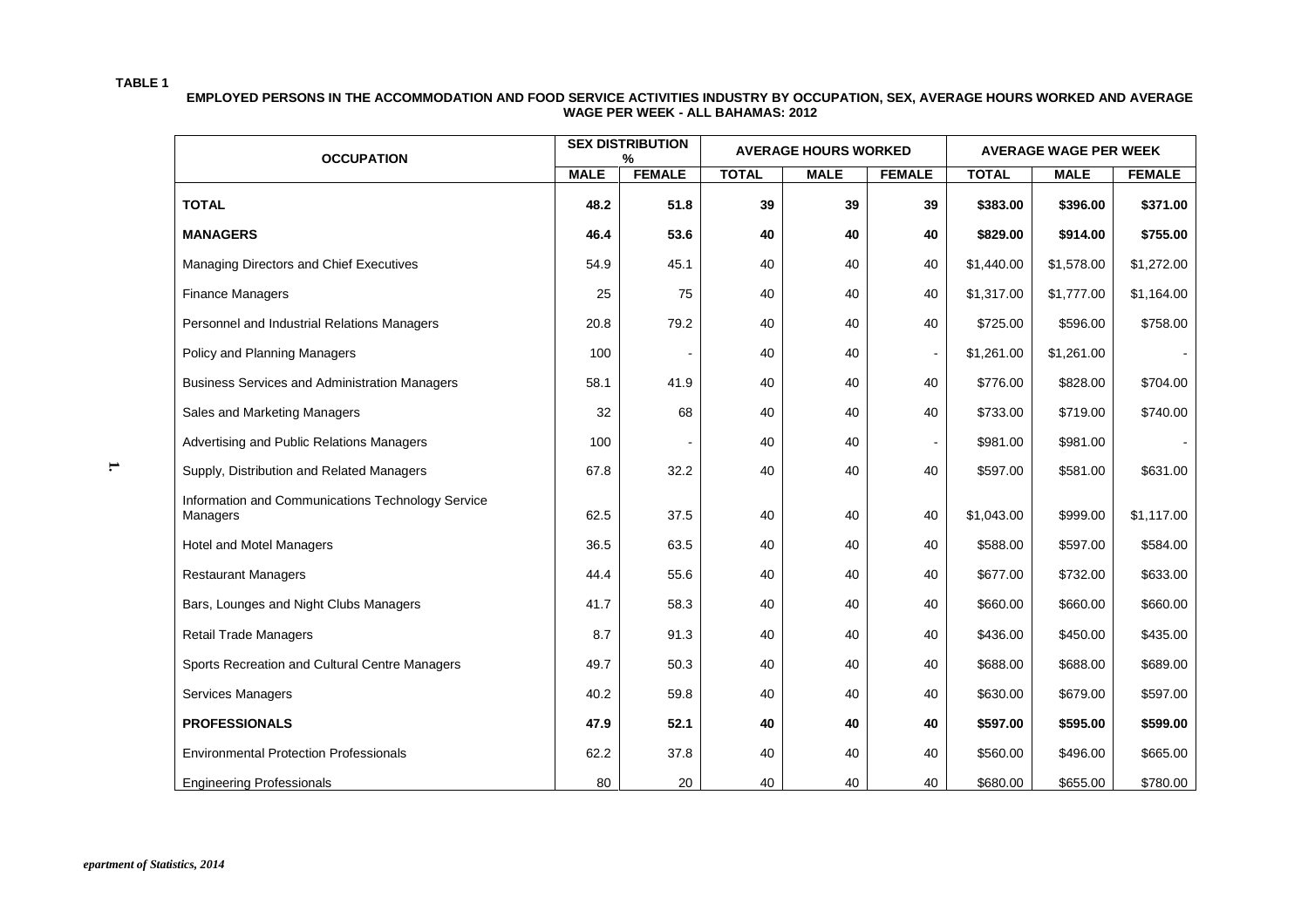#### **EMPLOYED PERSONS IN THE ACCOMMODATION AND FOOD SERVICE ACTIVITIES INDUSTRY BY OCCUPATION, SEX, AVERAGE HOURS WORKED AND AVERAGE WAGE PER WEEK - ALL BAHAMAS: 2012**

| <b>OCCUPATION</b>                                |             | <b>SEX DISTRIBUTION</b><br>% |              | <b>AVERAGE HOURS WORKED</b> |                          | <b>AVERAGE WAGE PER WEEK</b> |                |               |  |
|--------------------------------------------------|-------------|------------------------------|--------------|-----------------------------|--------------------------|------------------------------|----------------|---------------|--|
|                                                  | <b>MALE</b> | <b>FEMALE</b>                | <b>TOTAL</b> | <b>MALE</b>                 | <b>FEMALE</b>            | <b>TOTAL</b>                 | <b>MALE</b>    | <b>FEMALE</b> |  |
| <b>Electrical Engineers</b>                      | 100         |                              | 40           | 40                          | $\blacksquare$           | \$788.00                     | \$788.00       |               |  |
| <b>Electronics Engineers</b>                     | 100         |                              | 40           | 40                          | $\blacksquare$           | \$1,017.00                   | \$1,017.00     |               |  |
| <b>Telecommunications Engineers</b>              | 100         |                              | 40           | 40                          | $\overline{a}$           | \$1,125.00                   | \$1,125.00     |               |  |
| <b>Nursing Professionals</b>                     |             | 100                          | 40           |                             | 40                       | \$667.00                     |                | \$667.00      |  |
| Accountants                                      | 23.5        | 76.5                         | 40           | 40                          | 40                       | \$785.00                     | \$795.00       | \$782.00      |  |
| <b>Financial Analysts</b>                        | 25          | 75                           | 40           | 40                          | 40                       | \$668.00                     | \$469.00       | \$734.00      |  |
| Accountants (non-certified)                      | 35.5        | 64.5                         | 39           | 39                          | 39                       | \$487.00                     | \$475.00       | \$493.00      |  |
| <b>Applications Programmers</b>                  | 50          | 50                           | 40           | 40                          | 40                       | \$671.00                     | \$582.00       | \$760.00      |  |
| <b>Policy Administration Professionals</b>       | 42.9        | 57.1                         | 40           | 40                          | 40                       | \$848.00                     | \$769.00       | \$906.00      |  |
| Training and Staff Development Professionals     |             | 100                          | 40           |                             | 40                       | \$591.00                     | $\sim$         | \$591.00      |  |
| Advertising and Marketing Professionals          | 22.2        | 77.8                         | 40           | 40                          | 40                       | \$522.00                     | \$791.00       | \$445.00      |  |
| <b>Public Relations Professionals</b>            | 25          | 75                           | 40           | 40                          | 40                       | \$612.00                     | \$896.00       | \$518.00      |  |
| <b>Systems Analysts</b>                          | 76.7        | 23.3                         | 40           | 40                          | 40                       | \$760.00                     | \$768.00       | \$733.00      |  |
| <b>Systems Administrators</b>                    | 66.7        | 33.3                         | 40           | 40                          | 40                       | \$1,007.00                   | \$1,245.00     | \$530.00      |  |
| <b>Computer Network Professionals</b>            | 40          | 60                           | 40           | 40                          | 40                       | \$588.00                     | \$704.00       | \$510.00      |  |
| <b>Archivists and Curators</b>                   | 100         |                              | 40           | 40                          | $\overline{\phantom{a}}$ | \$922.00                     | \$922.00       |               |  |
| Librarians and Related Information Professionals |             | 100                          | 40           |                             | 40                       | \$469.00                     | $\blacksquare$ | \$469.00      |  |
| Authors and Related Writers                      | 71.4        | 28.6                         | 38           | 38                          | 38                       | \$380.00                     | \$380.00       | \$380.00      |  |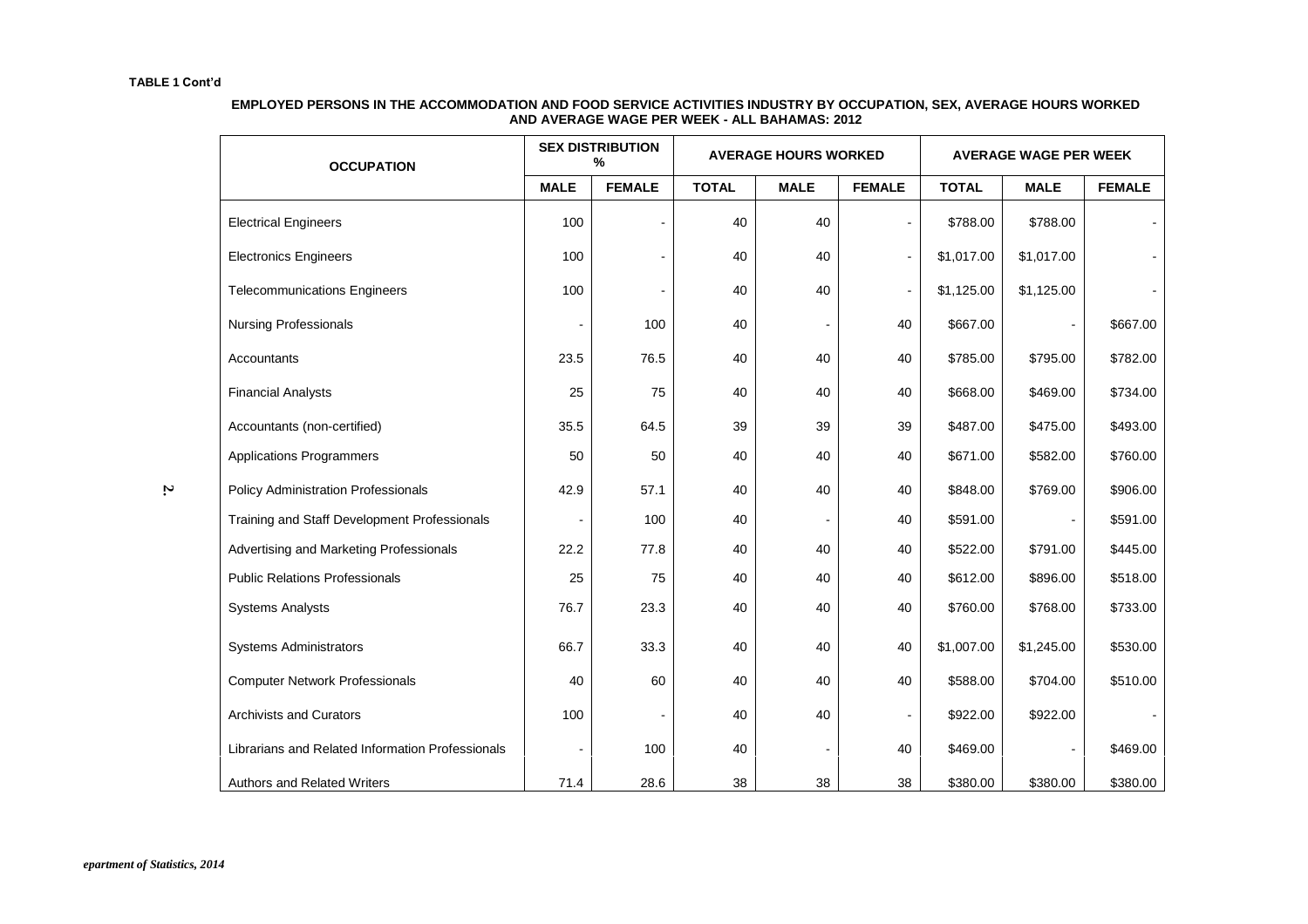#### **EMPLOYED PERSONS IN THE ACCOMMODATION AND FOOD SERVICE ACTIVITIES INDUSTRY BY OCCUPATION, SEX, AVERAGE HOURS WORKED AND AVERAGE WAGE PER WEEK - ALL BAHAMAS: 2012**

| <b>OCCUPATION</b>                                                         |             | <b>SEX DISTRIBUTION</b><br>% |              | <b>AVERAGE HOURS WORKED</b> |                              | <b>AVERAGE WAGE PER WEEK</b> |             |               |  |
|---------------------------------------------------------------------------|-------------|------------------------------|--------------|-----------------------------|------------------------------|------------------------------|-------------|---------------|--|
|                                                                           | <b>MALE</b> | <b>FEMALE</b>                | <b>TOTAL</b> | <b>MALE</b>                 | <b>FEMALE</b>                | <b>TOTAL</b>                 | <b>MALE</b> | <b>FEMALE</b> |  |
| <b>TECHNICIANS AND ASSOCIATE</b><br><b>PROFESSIONALS</b>                  | 52.5        | 47.5                         | 39           | 39                          | 39                           | \$497.00                     | \$501.00    | \$493.00      |  |
| <b>Civil Engineering Technicians</b>                                      | 100         |                              | 40           | 40                          | $\overline{a}$               | \$921.00                     | \$921.00    |               |  |
| <b>Electrical Engineering Technicians</b>                                 | 100         |                              | 38           | 38                          | $\blacksquare$               | \$466.00                     | \$466.00    |               |  |
| <b>Mechanical Engineering Technicians</b>                                 | 100         |                              | 40           | 40                          |                              | \$618.00                     | \$618.00    |               |  |
| Incinerator and Water Treatment Plant Operators                           | 100         |                              | 39           | 39                          | $\qquad \qquad \blacksquare$ | \$650.00                     | \$650.00    |               |  |
| Life Science Technicians (excluding medical)                              | 40          | 60                           | 40           | 40                          | 40                           | \$376.00                     | \$382.00    | \$372.00      |  |
| Ships' Deck Officers and Pilots                                           | 100         |                              | 38           | 38                          |                              | \$340.00                     | \$340.00    |               |  |
| Physiotherapy Technicians and Assistants                                  | 14.3        | 85.7                         | 38           | 38                          | 38                           | \$205.00                     | \$195.00    | \$207.00      |  |
| Environmental and Occupational Health<br><b>Inspectors and Associates</b> | 72.7        | 27.3                         | 39           | 39                          | 38                           | \$340.00                     | \$347.00    | \$323.00      |  |
| <b>Buyers</b>                                                             | 38.9        | 61.1                         | 40           | 40                          | 40                           | \$570.00                     | \$608.00    | \$546.00      |  |
| <b>Conference and Event Planners</b>                                      | 25          | 75                           | 39           | 39                          | 39                           | \$374.00                     | \$312.00    | \$395.00      |  |
| <b>Business Services Agents</b>                                           | 100         |                              | 40           | 40                          |                              | \$865.00                     | \$865.00    |               |  |
| Administrative and Executive Secretaries                                  | 5.2         | 94.8                         | 40           | 40                          | 40                           | \$615.00                     | \$442.00    | \$624.00      |  |
| Legal and Related Associate Professionals                                 |             | 100                          | 40           |                             | 40                           | \$4,534.00                   |             | \$4,534.00    |  |
| Athletes and Sports Players                                               | 90          | 10                           | 40           | 40                          | 40                           | \$408.00                     | \$428.00    | \$225.00      |  |
| <b>Employment Agents and Labour Contractors</b>                           | 46.6        | 53.4                         | 39           | 39                          | 40                           | \$440.00                     | \$412.00    | \$464.00      |  |
| Photographers                                                             | 50.9        | 49.1                         | 40           | 40                          | 40                           | \$382.00                     | \$376.00    | \$389.00      |  |
| Interior Designers and Decorators                                         | 8.3         | 91.7                         | 39           | 39                          | 39                           | \$438.00                     | \$408.00    | \$441.00      |  |
| Chefs                                                                     | 56.8        | 43.2                         | 40           | 40                          | 40                           | \$705.00                     | \$787.00    | \$597.00      |  |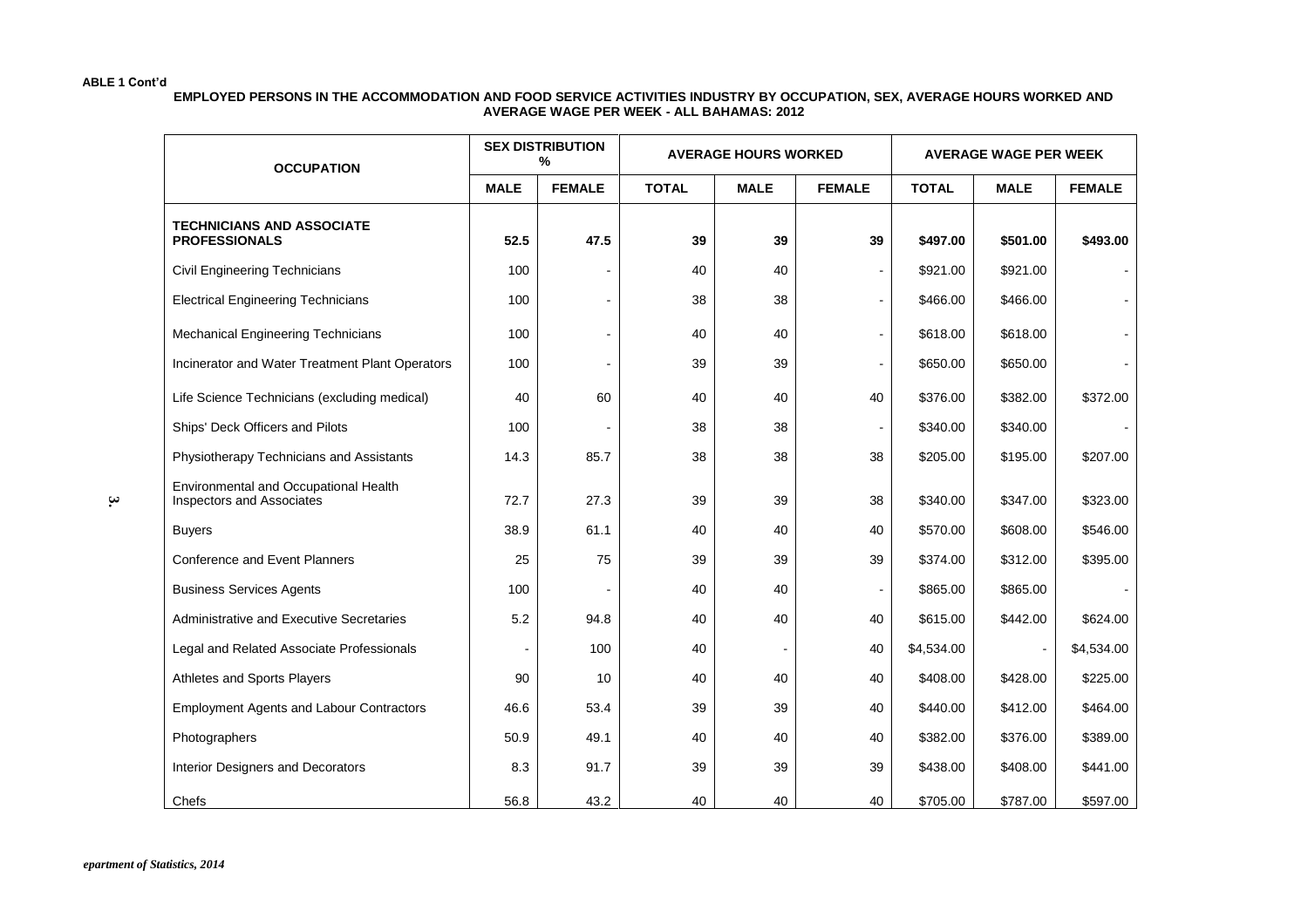#### **EMPLOYED PERSONS IN THE ACCOMMODATION AND FOOD SERVICE ACTIVITIES INDUSTRY BY OCCUPATION, SEX, AVERAGE HOURS WORKED AND AVERAGE WAGE PER WEEK - ALL BAHAMAS: 2012**

| <b>OCCUPATION</b>                                   |             | <b>SEX DISTRIBUTION</b><br>% |              | <b>AVERAGE HOURS WORKED</b> | <b>AVERAGE WAGE PER WEEK</b> |             |               |          |
|-----------------------------------------------------|-------------|------------------------------|--------------|-----------------------------|------------------------------|-------------|---------------|----------|
|                                                     | <b>MALE</b> | <b>FEMALE</b>                | <b>TOTAL</b> | <b>MALE</b>                 | <b>TOTAL</b>                 | <b>MALE</b> | <b>FEMALE</b> |          |
| Other Artistic and Cultural Associate Professionals | 90          | 10                           | 38           | 38                          | 38                           | \$450.00    | \$450.00      | \$451.00 |
| Broadcasting and Audio-Visual Technicians           | 100         |                              | 39           | 39                          | $\overline{\phantom{a}}$     | \$475.00    | \$475.00      |          |
| <b>CLERICAL SUPPORT WORKERS</b>                     | 40.6        | 59.4                         | 39           | 39                          | 39                           | \$397.00    | \$395.00      | \$397.00 |
| General Office Clerks, Stenographers and Typists    |             | 100                          | 40           |                             | 40                           | \$346.00    |               | \$346.00 |
| Secretaries                                         |             | 100                          | 39           |                             | 39                           | \$465.00    |               | \$465.00 |
| Data Entry Clerks                                   | ٠           | 100                          | 40           |                             | 40                           | \$409.00    |               | \$409.00 |
| Bookmakers, Croupiers and Related Gaming<br>Workers | 43.9        | 56.1                         | 40           | 40                          | 40                           | \$419.00    | \$435.00      | \$406.00 |
| <b>Contact Centre Information Clerks</b>            |             | 100                          | 38           |                             | 38                           | \$407.00    |               | \$407.00 |
| <b>Telephone Switchboard Operators</b>              | 21.2        | 78.8                         | 38           | 38                          | 38                           | \$354.00    | \$384.00      | \$346.00 |
| <b>Hotel Receptionists</b>                          | 23.6        | 76.4                         | 39           | 39                          | 39                           | \$393.00    | \$394.00      | \$393.00 |
| <b>Enquiry Clerks</b>                               | 58.3        | 41.7                         | 40           | 40                          | 40                           | \$410.00    | \$388.00      | \$440.00 |
| Accounting and Bookkeeping Clerks                   | 30.9        | 69.1                         | 39           | 38                          | 39                           | \$462.00    | \$461.00      | \$463.00 |
| Statistical, Finance and Insurance Clerks           |             | 100                          | 38           |                             | 38                           | \$388.00    |               | \$388.00 |
| <b>Stock Clerks</b>                                 | 89.8        | 10.2                         | 38           | 38                          | 38                           | \$328.00    | \$321.00      | \$383.00 |
| <b>Production Clerks</b>                            | 50.6        | 49.4                         | 38           | 38                          | 39                           | \$330.00    | \$322.00      | \$338.00 |
| Mail Carriers and Sorting Clerks                    | 100         |                              | 38           | 38                          | $\overline{\phantom{a}}$     | \$318.00    | \$318.00      |          |
| Scribes and Related Workers                         | 33.3        | 66.7                         | 40           | 40                          | 40                           | \$772.00    | \$879.00      | \$719.00 |
| <b>SERVICE AND SALES WORKERS</b>                    | 42.5        | 57.5                         | 38           | 38                          | 38                           | \$299.00    | \$289.00      | \$306.00 |
| Cooks                                               | 22.3        | 77.7                         | 38           | 38                          | 38                           | \$328.00    | \$330.00      | \$328.00 |
| Pantry Workers                                      | 13.9        | 86.1                         | 38           | 38                          | 38                           | \$304.00    | \$300.00      | \$304.00 |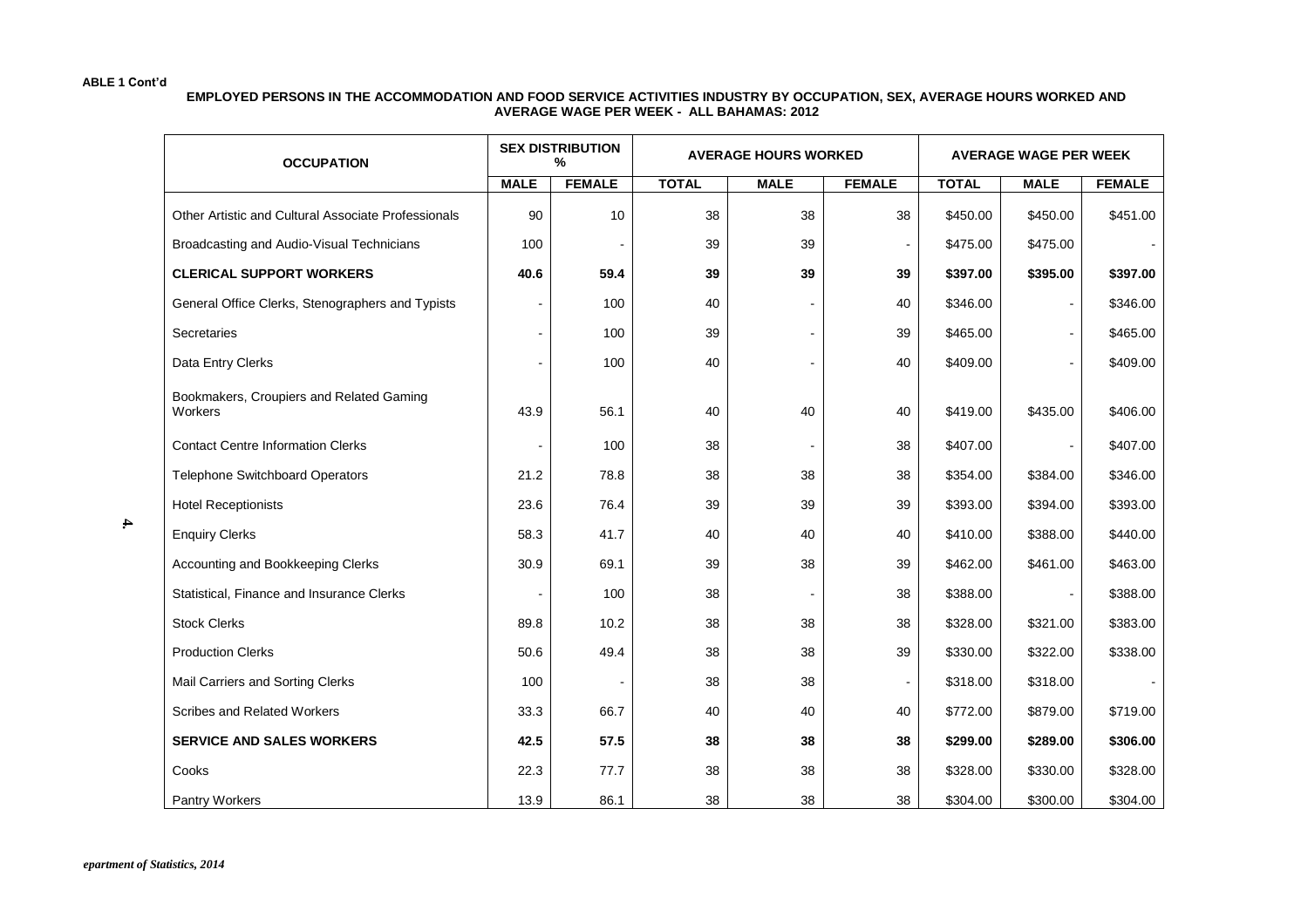#### **EMPLOYED PERSONS IN THE ACCOMMODATION AND FOOD SERVICE ACTIVITIES INDUSTRY BY OCCUPATION, SEX, AVERAGE HOURS WORKED AND AVERAGE WAGE PER WEEK - ALL BAHAMAS: 2012**

| <b>OCCUPATION</b>                      |                | <b>SEX DISTRIBUTION</b><br>% |                             | <b>AVERAGE HOURS WORKED</b> |               | <b>AVERAGE WAGE PER WEEK</b> |                |               |  |
|----------------------------------------|----------------|------------------------------|-----------------------------|-----------------------------|---------------|------------------------------|----------------|---------------|--|
|                                        | <b>MALE</b>    | <b>FEMALE</b>                | <b>TOTAL</b><br><b>MALE</b> |                             | <b>FEMALE</b> | <b>TOTAL</b>                 | <b>MALE</b>    | <b>FEMALE</b> |  |
| <b>Waiters and Bartenders</b>          | 50             | 50                           | 38                          | 38                          | 38            | \$196.00                     | \$189.00       | \$203.00      |  |
| Bartenders and Bartender Supervisors   | 85.8           | 14.2                         | 38                          | 38                          | 38            | \$288.00                     | \$288.00       | \$289.00      |  |
| Captains                               | 47.6           | 52.4                         | 38                          | 38                          | 38            | \$329.00                     | \$344.00       | \$315.00      |  |
| Hairdressers/Barbers                   | $\overline{a}$ | 100                          | 38                          |                             | 38            | \$190.00                     | $\overline{a}$ | \$190.00      |  |
| Nail Technicians                       | $\blacksquare$ | 100                          | 38                          | $\overline{\phantom{a}}$    | 38            | \$211.00                     | $\blacksquare$ | \$211.00      |  |
| Cleaning and Housekeeping Supervisors  | 31.9           | 68.1                         | 39                          | 39                          | 39            | \$393.00                     | \$434.00       | \$373.00      |  |
| Domestic Housekeepers                  | 72.8           | 27.2                         | 40                          | 40                          | 40            | \$452.00                     | \$456.00       | \$440.00      |  |
| Pet Groomers and Animal Care Workers   | 100            |                              | 40                          | 40                          |               | \$556.00                     | \$556.00       |               |  |
| <b>Personal Services Workers</b>       | 27.6           | 72.4                         | 39                          | 39                          | 39            | \$327.00                     | \$313.00       | \$333.00      |  |
| Shop Sales Assistants                  | 12.5           | 87.5                         | 38                          | 38                          | 38            | \$334.00                     | \$286.00       | \$341.00      |  |
| <b>Cashiers and Ticket Clerks</b>      |                | 100                          | 38                          |                             | 38            | \$353.00                     |                | \$353.00      |  |
| Cashiers                               | 11.2           | 88.8                         | 38                          | 38                          | 38            | \$368.00                     | \$366.00       | \$368.00      |  |
| Cashiers in Casino                     | 34.9           | 65.1                         | 40                          | 40                          | 40            | \$387.00                     | \$401.00       | \$380.00      |  |
| <b>Service Station Attendants</b>      | 39.1           | 60.9                         | 38                          | 38                          | 38            | \$332.00                     | \$346.00       | \$323.00      |  |
| <b>Food Service Counter Attendants</b> |                | 100                          | 38                          |                             | 38            | \$323.00                     |                | \$323.00      |  |
| <b>Security Guards</b>                 | 61.1           | 38.9                         | 40                          | 40                          | 40            | \$385.00                     | \$380.00       | \$395.00      |  |
| <b>Protective Service Workers</b>      | 89.2           | 10.8                         | 38                          | 38                          | 39            | \$293.00                     | \$284.00       | \$362.00      |  |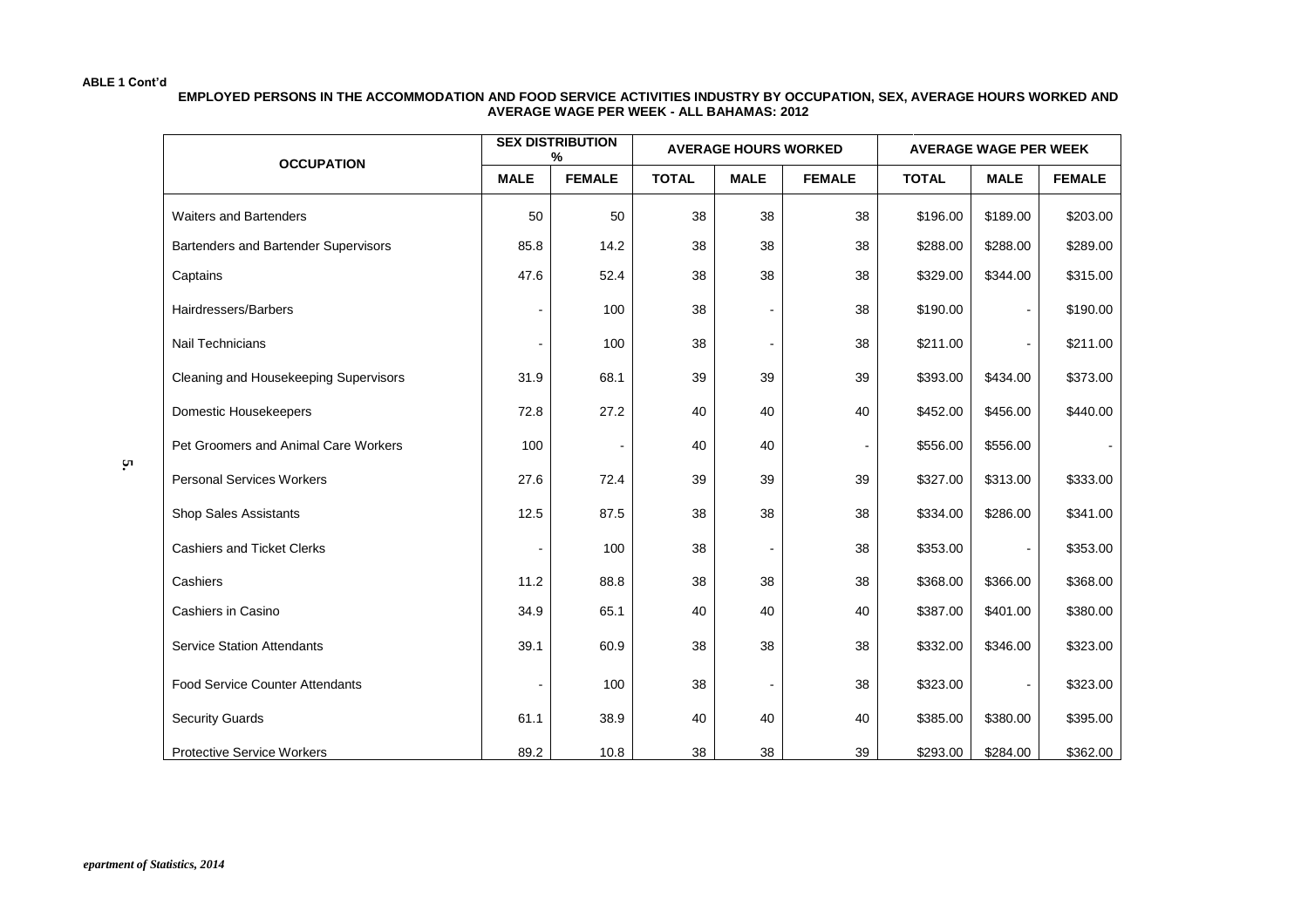**6.**

**EMPLOYED PERSONS IN THE ACCOMMODATION AND FOOD SERVICE ACTIVITIES INDUSTRY BY OCCUPATION, SEX, AVERAGE HOURS WORKED AND AVERAGE WAGE PER WEEK - ALL BAHAMAS: 2012**

| <b>OCCUPATION</b>                                                  |             | <b>SEX DISTRIBUTION</b><br>% |              | <b>AVERAGE HOURS WORKED</b> |               | <b>AVERAGE WAGE PER WEEK</b> |             |               |  |
|--------------------------------------------------------------------|-------------|------------------------------|--------------|-----------------------------|---------------|------------------------------|-------------|---------------|--|
|                                                                    | <b>MALE</b> | <b>FEMALE</b>                | <b>TOTAL</b> | <b>MALE</b>                 | <b>FEMALE</b> | <b>TOTAL</b>                 | <b>MALE</b> | <b>FEMALE</b> |  |
| SKILLED AGRICULTURE FORESTRY AND FISHERY WORKERS                   | 85.7        | 14.3                         | 38           | 38                          | 39            | \$359.00                     | \$349.00    | \$419.00      |  |
| Gardeners, Horticultural and Nursery Growers                       | 91.6        | 8.4                          | 38           | 38                          | 38            | \$333.00                     | \$331.00    | \$349.00      |  |
| Aquarists                                                          | 63.6        | 36.4                         | 40           | 40                          | 40            | \$456.00                     | \$442.00    | \$481.00      |  |
| <b>CRAFT AND RELATED TRADES WORKERS</b>                            | 89.8        | 10.2                         | 38           | 38                          | 38            | \$445.00                     | \$450.00    | \$399.00      |  |
| <b>Bricklayers and Related Workers</b>                             | 100         |                              | 38           | 38                          |               | \$455.00                     | \$455.00    |               |  |
| Carpenters and Joiners                                             | 95          | 5                            | 38           | 38                          | 38            | \$454.00                     | \$456.00    | \$413.00      |  |
| <b>Insulation Workers</b>                                          | 100         |                              | 38           | 38                          |               | \$432.00                     | \$432.00    |               |  |
| Plumbers and Pipe Fitters                                          | 96.9        | 3.1                          | 38           | 38                          | 38            | \$445.00                     | \$445.00    | \$432.00      |  |
| Painters and Related Workers                                       | 83.7        | 16.3                         | 38           | 38                          | 38            | \$420.00                     | \$422.00    | \$409.00      |  |
| Tool-makers and Related Workers                                    | 88.9        | 11.1                         | 38           | 38                          | 38            | \$425.00                     | \$424.00    | \$433.00      |  |
| Motor Vehicle Mechanics and Repairers                              | 100         |                              | 38           | 38                          |               | \$446.00                     | \$446.00    |               |  |
| Agricultural - or Industrial - Machinery Mechanics and Repairers   | 94          | 6                            | 38           | 38                          | 38            | \$447.00                     | \$451.00    | \$381.00      |  |
| <b>Building and Related Electricians</b>                           | 96.6        | 3.4                          | 38           | 38                          | 38            | \$461.00                     | \$461.00    | \$444.00      |  |
| <b>Electrical Line Installers and Repairers</b>                    | 100         |                              | 40           | 40                          |               | \$505.00                     | \$505.00    |               |  |
| <b>Electronics Mechanics and Servicers</b>                         | 90          | 10                           | 40           | 40                          | 40            | \$572.00                     | \$565.00    | \$639.00      |  |
| Information and Communications Technology Installers and Servicers | 100         |                              | 39           | 39                          |               | \$552.00                     | \$552.00    |               |  |
| Butchers, Fishmongers and Related Food Preparers                   | 66          | 34                           | 38           | 38                          | 38            | \$365.00                     | \$379.00    | \$337.00      |  |
| Bakers, Pastry-Cooks and Confectionery Makers                      | 66.7        | 33.3                         | 39           | 39                          | 39            | \$526.00                     | \$495.00    | \$588.00      |  |
| Sewing, Embroidery and Related Workers                             |             | 100                          | 38           |                             | 38            | \$300.00                     |             | \$300.00      |  |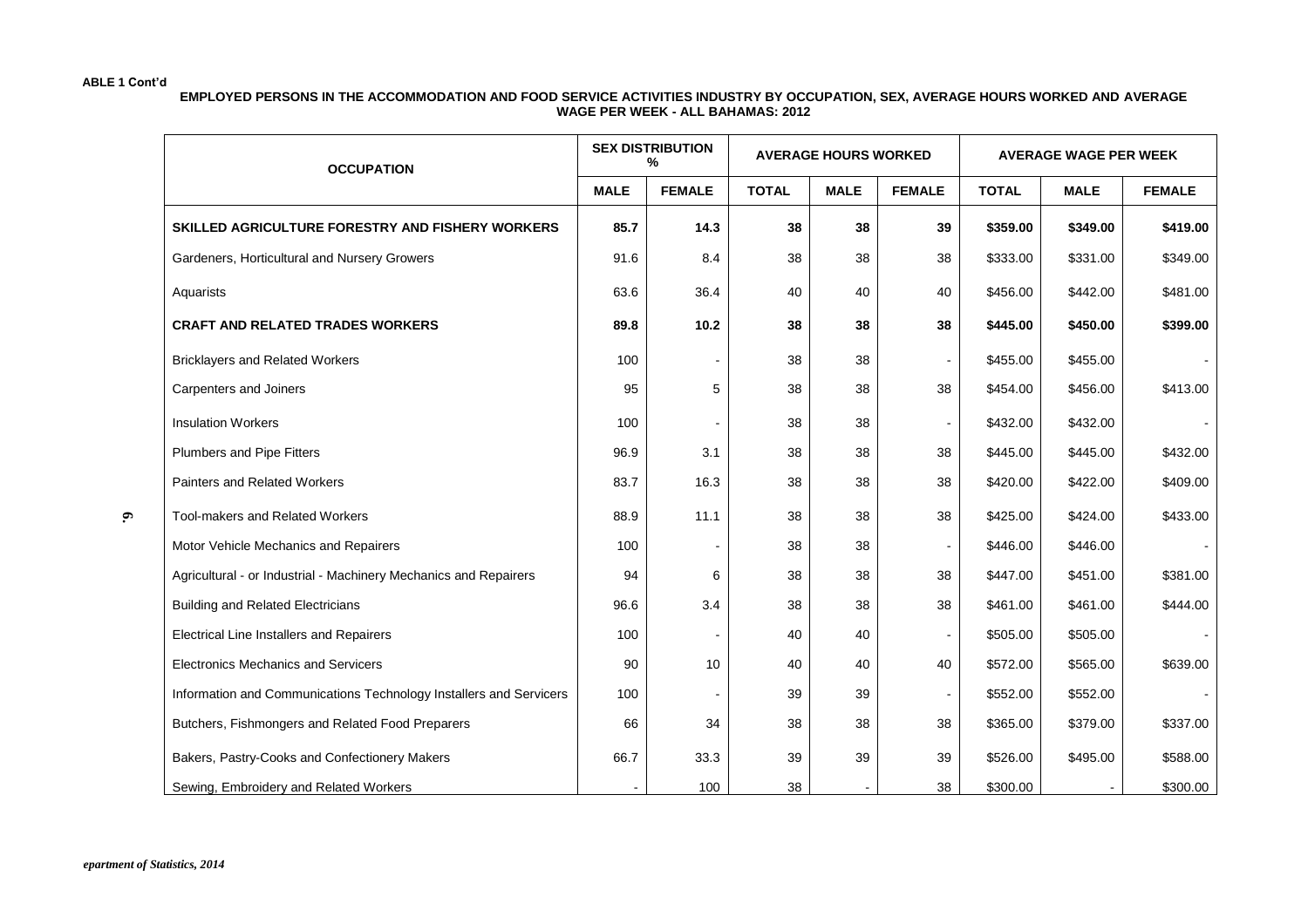**EMPLOYED PERSONS IN THE ACCOMMODATION AND FOOD SERVICE ACTIVITIES INDUSTRY BY OCCUPATION, SEX, AVERAGE HOURS WORKED AND AVERAGE WAGE PER WEEK - ALL BAHAMAS: 2012**

| <b>OCCUPATION</b>                                        |             | <b>SEX DISTRIBUTION</b><br>% |              | <b>AVERAGE HOURS WORKED</b> |               |              | <b>AVERAGE WAGE PER WEEK</b> |               |
|----------------------------------------------------------|-------------|------------------------------|--------------|-----------------------------|---------------|--------------|------------------------------|---------------|
|                                                          | <b>MALE</b> | <b>FEMALE</b>                | <b>TOTAL</b> | <b>MALE</b>                 | <b>FEMALE</b> | <b>TOTAL</b> | <b>MALE</b>                  | <b>FEMALE</b> |
| PLANT AND MACHINE OPERATORS AND ASSEMBLERS               | 34.2        | 65.8                         | 38           | 38                          | 38            | \$310.00     | \$349.00                     | \$290.00      |
| Chemical Products, Plant and Machine Operators           | 100         |                              | 38           | 38                          |               | \$398.00     | \$398.00                     |               |
| Laundry Machine Operators                                | 8.5         | 91.5                         | 38           | 38                          | 38            | \$292.00     | \$306.00                     | \$290.00      |
| Car, Taxi and Van Drivers                                | 100         |                              | 38           | 38                          |               | \$311.00     | \$311.00                     |               |
| <b>Bus and Tram Drivers</b>                              | 100         |                              | 38           | 38                          |               | \$388.00     | \$388.00                     |               |
| Heavy Truck and Lorry Drivers                            | 100         |                              | 38           | 38                          |               | \$349.00     | \$349.00                     |               |
| Crane, Hoist and Related Plant Operators                 | 100         |                              | 38           | 38                          |               | \$408.00     | \$408.00                     |               |
| Ships' Deck Crews and Related Workers                    | 100         |                              | 38           | 38                          |               | \$432.00     | \$432.00                     |               |
| <b>ELEMENTARY OCCUPATIONS</b>                            | 50.8        | 49.2                         | 38           | 38                          | 38            | \$242.00     | \$255.00                     | \$229.00      |
| <b>Cleaners and Helpers</b>                              | 28          | 72                           | 38           | 38                          | 38            | \$220.00     | \$243.00                     | \$211.00      |
| Hand Launderers and Pressers                             | 37.1        | 62.9                         | 38           | 38                          | 38            | \$313.00     | \$305.00                     | \$317.00      |
| Vehicle, Window, Laundry and Other Hand Cleaning Workers | 100         |                              | 38           | 38                          |               | \$332.00     | \$332.00                     |               |
| Civil Engineering Labourers                              | 85.7        | 14.3                         | 38           | 38                          | 38            | \$368.00     | \$376.00                     | \$321.00      |
| Kitchen Helpers                                          | 65.4        | 34.6                         | 38           | 38                          | 38            | \$258.00     | \$257.00                     | \$260.00      |
| Garbage and Recycling Collectors                         | 100         |                              | 38           | 38                          |               | \$274.00     | \$274.00                     |               |
| Messengers, Package Deliverers and Luggage Porters       | 96.3        | 3.7                          | 38           | 38                          | 39            | \$216.00     | \$215.00                     | \$247.00      |
| Odd Job Persons                                          | 78.8        | 21.2                         | 38           | 38                          | 38            | \$320.00     | \$317.00                     | \$331.00      |
| Meter Readers and Vending-Machine Collectors             | 96.7        | 3.3                          | 38           | 38                          | 38            | \$335.00     | \$336.00                     | \$323.00      |
| <b>Elementary Workers</b>                                | 62.4        | 37.6                         | 38           | 38                          | 38            | \$244.00     | \$242.00                     | \$247.00      |
| <b>Mechanic Helpers</b>                                  | 100         |                              | 38           | 38                          |               | \$330.00     | \$330.00                     |               |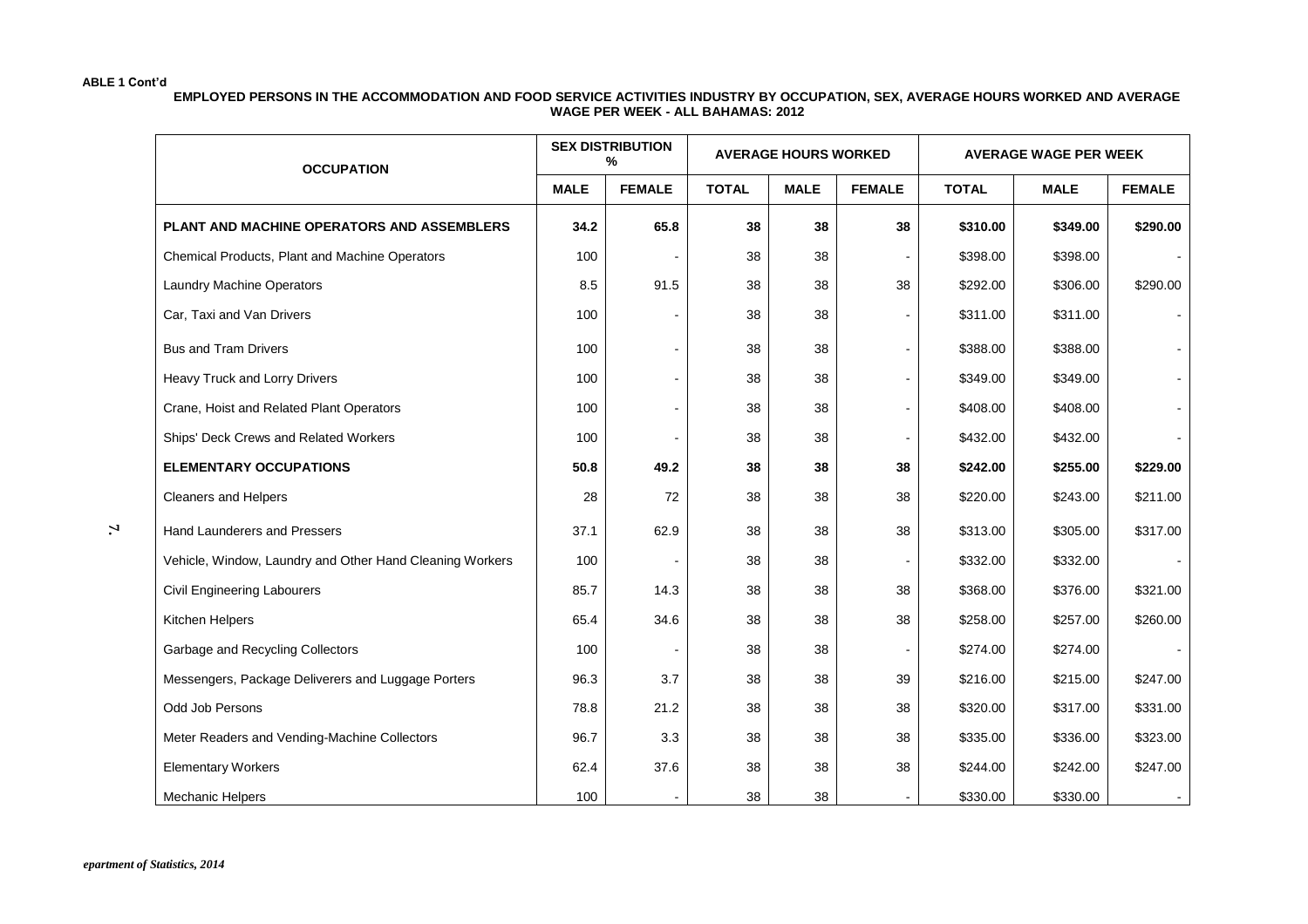#### **TABLE 2**

#### **EMPLOYED PERSONS IN THE ACCOMMODATION AND FOOD SERVICE ACTIVITIES INDUSTRY BY OCCUPATION, SEX, AVERAGE HOURS WORKED AND AVERAGE WAGE PER WEEK - NEW PROVIDENCE: 2012**

| <b>OCCUPATION</b>                                          |             | <b>SEX DISTRIBUTION</b><br>% |              | <b>AVERAGE HOURS WORKED</b> |                          | <b>AVERAGE WAGE PER WEEK</b> |             |               |  |
|------------------------------------------------------------|-------------|------------------------------|--------------|-----------------------------|--------------------------|------------------------------|-------------|---------------|--|
|                                                            | <b>MALE</b> | <b>FEMALE</b>                | <b>TOTAL</b> | <b>MALE</b>                 | <b>FEMALE</b>            | <b>TOTAL</b>                 | <b>MALE</b> | <b>FEMALE</b> |  |
| <b>TOTAL</b>                                               | 48.7        | 51.3                         | 39           | 39                          | 39                       | \$387.00                     | \$400.00    | \$376.00      |  |
| <b>MANAGERS</b>                                            | 46.7        | 53.3                         | 40           | 40                          | 40                       | \$830.00                     | \$914.00    | \$756.00      |  |
| Managing Directors and Chief Executives                    | 54.9        | 45.1                         | 40           | 40                          | 40                       | \$1,440.00                   | \$1,578.00  | \$1,272.00    |  |
| <b>Finance Managers</b>                                    | 25          | 75                           | 40           | 40                          | 40                       | \$1,317.00                   | \$1,777.00  | \$1,164.00    |  |
| Personnel and Industrial Relations Managers                | 23.8        | 76.2                         | 40           | 40                          | 40                       | \$714.00                     | \$596.00    | \$750.00      |  |
| Policy and Planning Managers                               | 100         |                              | 40           | 40                          | $\overline{\phantom{a}}$ | \$1,261.00                   | \$1,261.00  |               |  |
| <b>Business Services and Administration Managers</b>       | 58.1        | 41.9                         | 40           | 40                          | 40                       | \$776.00                     | \$828.00    | \$704.00      |  |
| Sales and Marketing Managers                               | 32          | 68                           | 40           | 40                          | 40                       | \$733.00                     | \$719.00    | \$740.00      |  |
| Advertising and Public Relations Managers                  | 100         |                              | 40           | 40                          |                          | \$981.00                     | \$981.00    |               |  |
| Supply, Distribution and Related Managers                  | 67.8        | 32.2                         | 40           | 40                          | 40                       | \$597.00                     | \$581.00    | \$631.00      |  |
| Information and Communications Technology Service Managers | 62.5        | 37.5                         | 40           | 40                          | 40                       | \$1,043.00                   | \$999.00    | \$1,117.00    |  |
| Hotel and Motel Managers                                   | 36.9        | 63.1                         | 40           | 40                          | 40                       | \$583.00                     | \$597.00    | \$575.00      |  |
| <b>Restaurant Managers</b>                                 | 44.7        | 55.3                         | 40           | 40                          | 40                       | \$678.00                     | \$732.00    | \$634.00      |  |
| Bars, Lounges and Night Clubs (in hotel) Managers          | 41.7        | 58.3                         | 40           | 40                          | 40                       | \$660.00                     | \$660.00    | \$660.00      |  |
| <b>Retail Trade Managers</b>                               | 8.7         | 91.3                         | 40           | 40                          | 40                       | \$436.00                     | \$450.00    | \$435.00      |  |
| Sports, Recreation and Cultural Centre Managers            | 49.7        | 50.3                         | 40           | 40                          | 40                       | \$688.00                     | \$688.00    | \$689.00      |  |
| Service Managers                                           | 40.7        | 59.3                         | 40           | 40                          | 40                       | \$632.00                     | \$679.00    | \$599.00      |  |

**8.**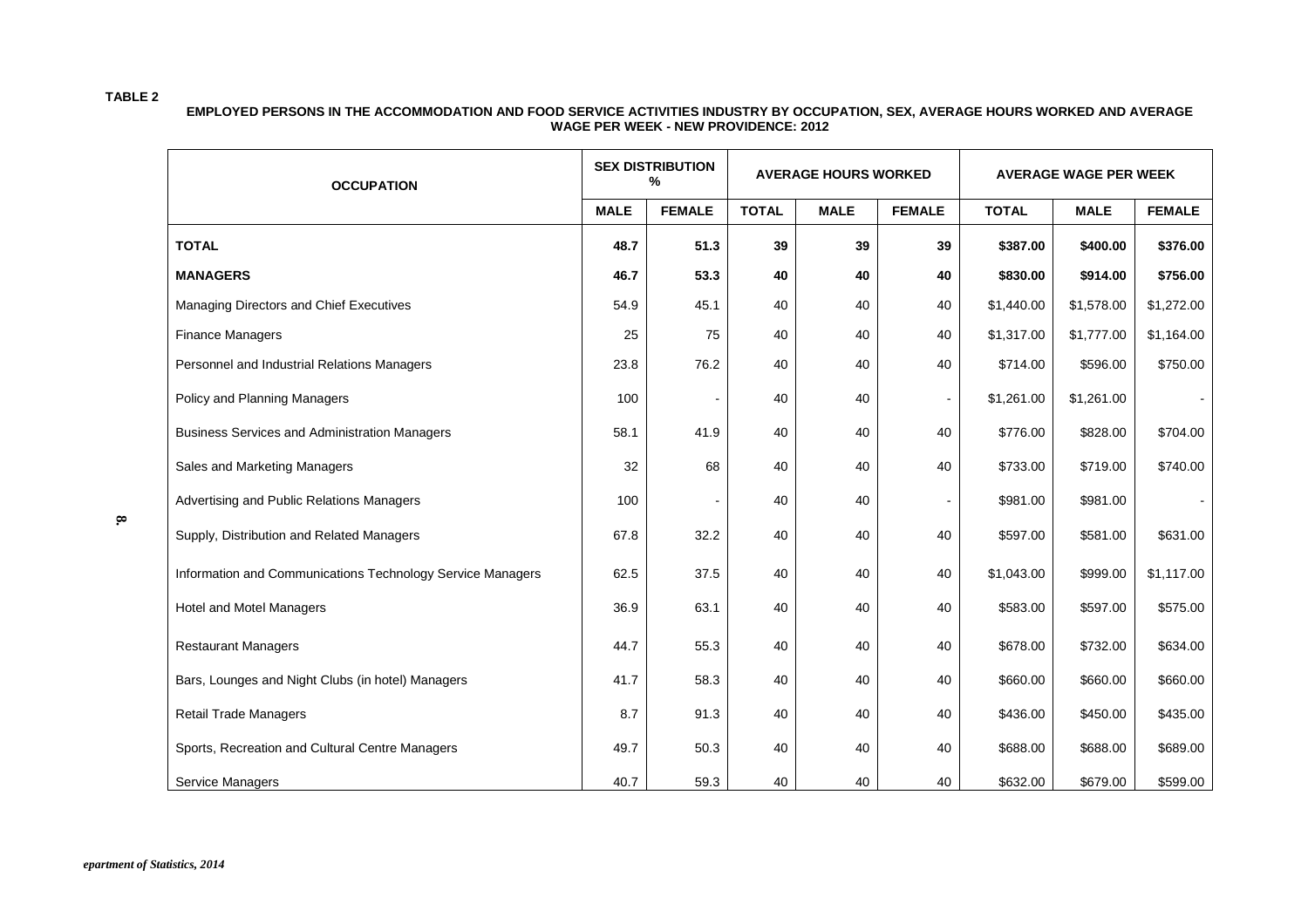#### **EMPLOYED PERSONS IN THE ACCOMMODATION AND FOOD SERVICE ACTIVITIES INDUSTRY BY OCCUPATION, SEX, AVERAGE HOURS WORKED AND AVERAGE WAGE PER WEEK - NEW PROVIDENCE: 2012**

| <b>OCCUPATION</b>                             |             | <b>SEX DISTRIBUTION</b><br>% |              | <b>AVERAGE HOURS WORKED</b><br><b>AVERAGE WAGE PER WEEK</b> |               |              |             |               |  |
|-----------------------------------------------|-------------|------------------------------|--------------|-------------------------------------------------------------|---------------|--------------|-------------|---------------|--|
|                                               | <b>MALE</b> | <b>FEMALE</b>                | <b>TOTAL</b> | <b>MALE</b>                                                 | <b>FEMALE</b> | <b>TOTAL</b> | <b>MALE</b> | <b>FEMALE</b> |  |
| <b>PROFESSIONALS</b>                          | 47.6        | 52.4                         | 40           | 40                                                          | 40            | \$598.00     | \$597.00    | \$599.00      |  |
| <b>Environmental Protection Professionals</b> | 62.2        | 37.8                         | 40           | 40                                                          | 40            | \$560.00     | \$496.00    | \$665.00      |  |
| <b>Engineering Professionals</b>              | 80          | 20                           | 40           | 40                                                          | 40            | \$680.00     | \$655.00    | \$780.00      |  |
| <b>Electrical Engineers</b>                   | 100         |                              | 40           | 40                                                          |               | \$788.00     | \$788.00    |               |  |
| <b>Electronics Engineers</b>                  | 100         |                              | 40           | 40                                                          |               | \$1,017.00   | \$1,017.00  |               |  |
| <b>Telecommunications Engineers</b>           | 100         |                              | 40           | 40                                                          |               | \$1,125.00   | \$1,125.00  |               |  |
| <b>Nursing Professionals</b>                  |             | 100                          | 40           |                                                             | 40            | \$667.00     |             | \$667.00      |  |
| Accountants                                   | 23.5        | 76.5                         | 40           | 40                                                          | 40            | \$785.00     | \$795.00    | \$782.00      |  |
| <b>Financial Analysts</b>                     | 25          | 75                           | 40           | 40                                                          | 40            | \$668.00     | \$469.00    | \$734.00      |  |
| Accountants (non-certified)                   | 34.3        | 65.7                         | 39           | 39                                                          | 39            | \$488.00     | \$477.00    | \$493.00      |  |
| <b>Applications Programmers</b>               | 50          | 50                           | 40           | 40                                                          | 40            | \$671.00     | \$582.00    | \$760.00      |  |
| <b>Policy Administration Professionals</b>    | 42.9        | 57.1                         | 40           | 40                                                          | 40            | \$848.00     | \$769.00    | \$906.00      |  |
| Training and Staff Development Professionals  |             | 100                          | 40           |                                                             | 40            | \$591.00     |             | \$591.00      |  |
| Advertising and Marketing Professionals       | 22.2        | 77.8                         | 40           | 40                                                          | 40            | \$522.00     | \$791.00    | \$445.00      |  |
| <b>Public Relations Professionals</b>         | 25          | 75                           | 40           | 40                                                          | 40            | \$612.00     | \$896.00    | \$518.00      |  |
| <b>Systems Analysts</b>                       | 76.7        | 23.3                         | 40           | 40                                                          | 40            | \$760.00     | \$768.00    | \$733.00      |  |
| <b>Systems Administrators</b>                 | 66.7        | 33.3                         | 40           | 40                                                          | 40            | \$1,007.00   | \$1,245.00  | \$530.00      |  |
| <b>Computer Network Professionals</b>         | 40          | 60                           | 40           | 40                                                          | 40            | \$588.00     | \$704.00    | \$510.00      |  |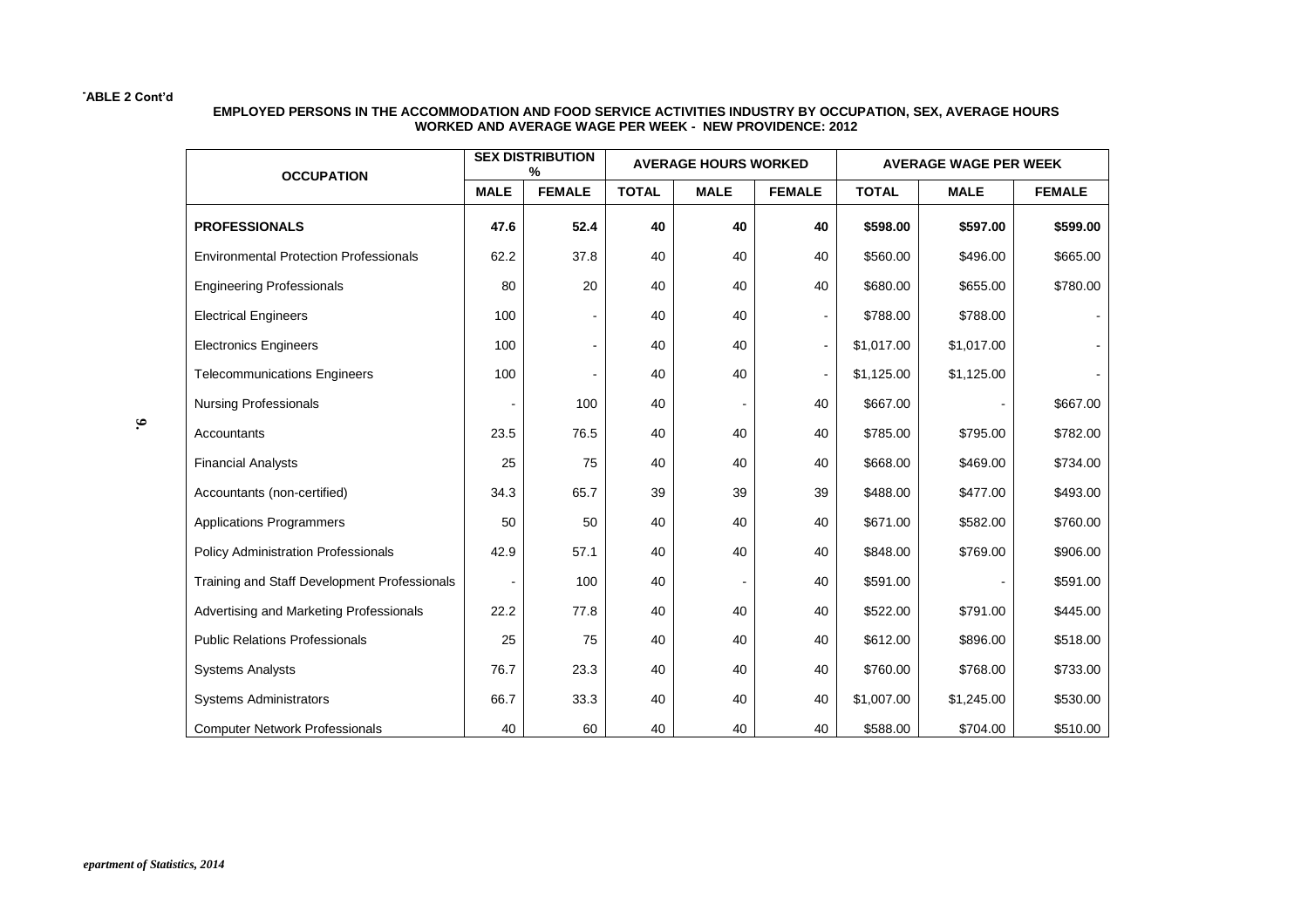| EMPLOYED PERSONS IN THE ACCOMMODATION AND FOOD SERVICE ACTIVITIES INDUSTRY BY OCCUPATION. SEX. AVERAGE HOURS WORKED AND |
|-------------------------------------------------------------------------------------------------------------------------|
| <b>AVERAGE WAGE PER WEEK - NEW PROVIDENCE: 2012</b>                                                                     |

| <b>OCCUPATION</b>                                                  | <b>SEX DISTRIBUTION</b><br>% |               |              | <b>AVERAGE HOURS WORKED</b> |                          | <b>AVERAGE WAGE PER WEEK</b> |             |               |  |
|--------------------------------------------------------------------|------------------------------|---------------|--------------|-----------------------------|--------------------------|------------------------------|-------------|---------------|--|
|                                                                    | <b>MALE</b>                  | <b>FEMALE</b> | <b>TOTAL</b> | <b>MALE</b>                 | <b>FEMALE</b>            | <b>TOTAL</b>                 | <b>MALE</b> | <b>FEMALE</b> |  |
| <b>Archivists and Curators</b>                                     | 100                          |               | 40           | 40                          |                          | \$922.00                     | \$922.00    |               |  |
| Librarians and Related Information Professionals                   |                              | 100           | 40           |                             | 40                       | \$469.00                     |             | \$469.00      |  |
| <b>Authors and Related Writers</b>                                 | 71.4                         | 28.6          | 38           | 38                          | 38                       | \$380.00                     | \$380.00    | \$380.00      |  |
| <b>TECHNICIANS AND ASSOCIATE PROFESSIONALS</b>                     | 52.4                         | 47.6          | 39           | 39                          | 39                       | \$500.00                     | \$504.00    | \$496.00      |  |
| Civil Engineering Technicians                                      | 100                          |               | 40           | 40                          | $\overline{\phantom{0}}$ | \$950.00                     | \$950.00    |               |  |
| <b>Electrical Engineering Technicians</b>                          | 100                          |               | 38           | 38                          | ٠                        | \$466.00                     | \$466.00    |               |  |
| <b>Mechanical Engineering Technicians</b>                          | 100                          |               | 40           | 40                          | $\overline{\phantom{0}}$ | \$896.00                     | \$896.00    |               |  |
| Incinerator and Water Treatment Plant Operators                    | 100                          |               | 39           | 39                          |                          | \$650.00                     | \$650.00    |               |  |
| Life Science Technicians                                           | 40                           | 60            | 40           | 40                          | 40                       | \$376.00                     | \$382.00    | \$372.00      |  |
| Ships' Deck Officers and Pilots                                    | 100                          |               | 38           | 38                          |                          | \$340.00                     | \$340.00    |               |  |
| Physiotherapy Technicians and Assistants                           | 11.5                         | 88.5          | 38           | 38                          | 38                       | \$205.00                     | \$190.00    | \$207.00      |  |
| Environmental and Occupational Health Inspectors<br>and Associates | 72.7                         | 27.3          | 39           | 39                          | 38                       | \$340.00                     | \$347.00    | \$323.00      |  |
| <b>Buyers</b>                                                      | 38.9                         | 61.1          | 40           | 40                          | 40                       | \$570.00                     | \$608.00    | \$546.00      |  |
| <b>Conference and Event Planners</b>                               | 25                           | 75            | 39           | 39                          | 39                       | \$374.00                     | \$312.00    | \$395.00      |  |
| <b>Business Service Agents</b>                                     | 100                          |               | 40           | 40                          |                          | \$865.00                     | \$865.00    |               |  |
| Administrative and Executive Secretaries                           | 5.2                          | 94.8          | 40           | 40                          | 40                       | \$615.00                     | \$442.00    | \$624.00      |  |
| Legal and Related Associate Professionals                          |                              | 100           | 40           |                             | 40                       | \$4,534.00                   |             | \$4,534.00    |  |
| Athletes and Sports Players                                        | 90                           | 10            | 40           | 40                          | 40                       | \$408.00                     | \$428.00    | \$225.00      |  |
| <b>Employment Agents and Labour Contractors</b>                    | 46.9                         | 53.1          | 39           | 39                          | 40                       | \$441.00                     | \$412.00    | \$466.00      |  |
| Photographers                                                      | 50.9                         | 49.1          | 40           | 40                          | 40                       | \$382.00                     | \$376.00    | \$389.00      |  |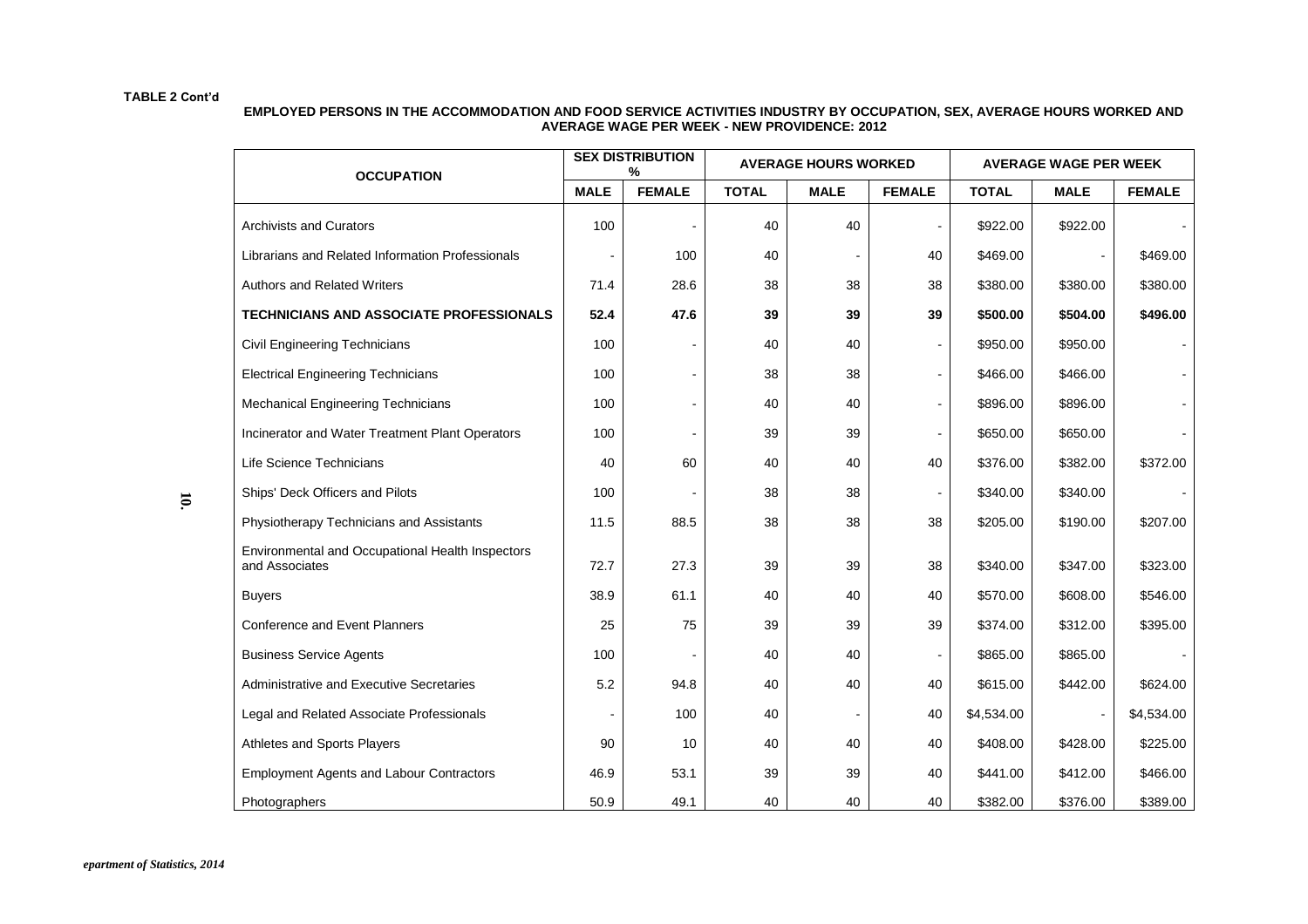#### **EMPLOYED PERSONS IN THE ACCOMMODATION AND FOOD SERVICE ACTIVITIES INDUSTRY BY OCCUPATION, SEX, AVERAGE HOURS WORKED AND AVERAGE WAGE PER WEEK - NEW PROVIDENCE: 2012**

| <b>OCCUPATION</b>                                   | <b>SEX DISTRIBUTION</b><br>% |               |              | <b>AVERAGE HOURS WORKED</b> |                          | <b>AVERAGE WAGE PER WEEK</b> |                              |               |  |
|-----------------------------------------------------|------------------------------|---------------|--------------|-----------------------------|--------------------------|------------------------------|------------------------------|---------------|--|
|                                                     | <b>MALE</b>                  | <b>FEMALE</b> | <b>TOTAL</b> | <b>MALE</b>                 | <b>FEMALE</b>            | <b>TOTAL</b><br><b>MALE</b>  |                              | <b>FEMALE</b> |  |
| Interior Designers and Decorators                   | 5.3                          | 94.7          | 39           | 40                          | 39                       | \$453.00                     | \$412.00                     | \$455.00      |  |
| Chefs                                               | 56.1                         | 43.9          | 40           | 40                          | 40                       | \$722.00                     | \$814.00                     | \$605.00      |  |
| Other Artistic and Cultural Associate Professionals | 90                           | 10            | 38           | 38                          | 38                       | \$450.00                     | \$450.00                     | \$451.00      |  |
| Broadcasting and Audio-Visual Technicians           | 100                          |               | 39           | 39                          | $\blacksquare$           | \$475.00                     | \$475.00                     |               |  |
| <b>CLERICAL SUPPORT WORKERS</b>                     | 41                           | 59            | 39           | 39                          | 39                       | \$399.00                     | \$394.00                     | \$401.00      |  |
| General Office Clerks, Stenographers and Typists    |                              | 100           | 39           |                             | 39                       | \$381.00                     | $\blacksquare$               | \$381.00      |  |
| Secretaries                                         |                              | 100           | 40           |                             | 40                       | \$475.00                     | ٠                            | \$475.00      |  |
| Data Entry Clerks                                   |                              | 100           | 40           |                             | 40                       | \$409.00                     |                              | \$409.00      |  |
| Bookmakers, Croupiers and Related Gaming Workers    | 43.9                         | 56.1          | 40           | 40                          | 40                       | \$419.00                     | \$435.00                     | \$406.00      |  |
| <b>Contact Centre Information Clerks</b>            |                              | 100           | 38           |                             | 38                       | \$407.00                     | $\qquad \qquad \blacksquare$ | \$407.00      |  |
| <b>Telephone Switchboard Operators</b>              | 10.5                         | 89.5          | 38           | 38                          | 38                       | \$346.00                     | \$346.00                     | \$346.00      |  |
| <b>Hotel Receptionists</b>                          | 25.6                         | 74.4          | 39           | 39                          | 39                       | \$401.00                     | \$397.00                     | \$402.00      |  |
| <b>Enquiry Clerks</b>                               | 58.3                         | 41.7          | 40           | 40                          | 40                       | \$410.00                     | \$388.00                     | \$440.00      |  |
| Accounting and Bookkeeping Clerks                   | 31                           | 69            | 39           | 39                          | 39                       | \$466.00                     | \$451.00                     | \$472.00      |  |
| Statistical, Finance and Insurance Clerks           |                              | 100           | 38           |                             | 38                       | \$388.00                     |                              | \$388.00      |  |
| <b>Stock Clerks</b>                                 | 88.2                         | 11.8          | 38           | 38                          | 38                       | \$314.00                     | \$305.00                     | \$383.00      |  |
| <b>Production Clerks</b>                            | 53.5                         | 46.5          | 38           | 38                          | 39                       | \$336.00                     | \$323.00                     | \$351.00      |  |
| Mail Carriers and Sorting Clerks                    | 100                          |               | 38           | 38                          | $\overline{\phantom{a}}$ | \$318.00                     | \$318.00                     |               |  |
| <b>Scribes and Related Workers</b>                  | 33.3                         | 66.7          | 40           | 40                          | 40                       | \$772.00                     | \$879.00                     | \$719.00      |  |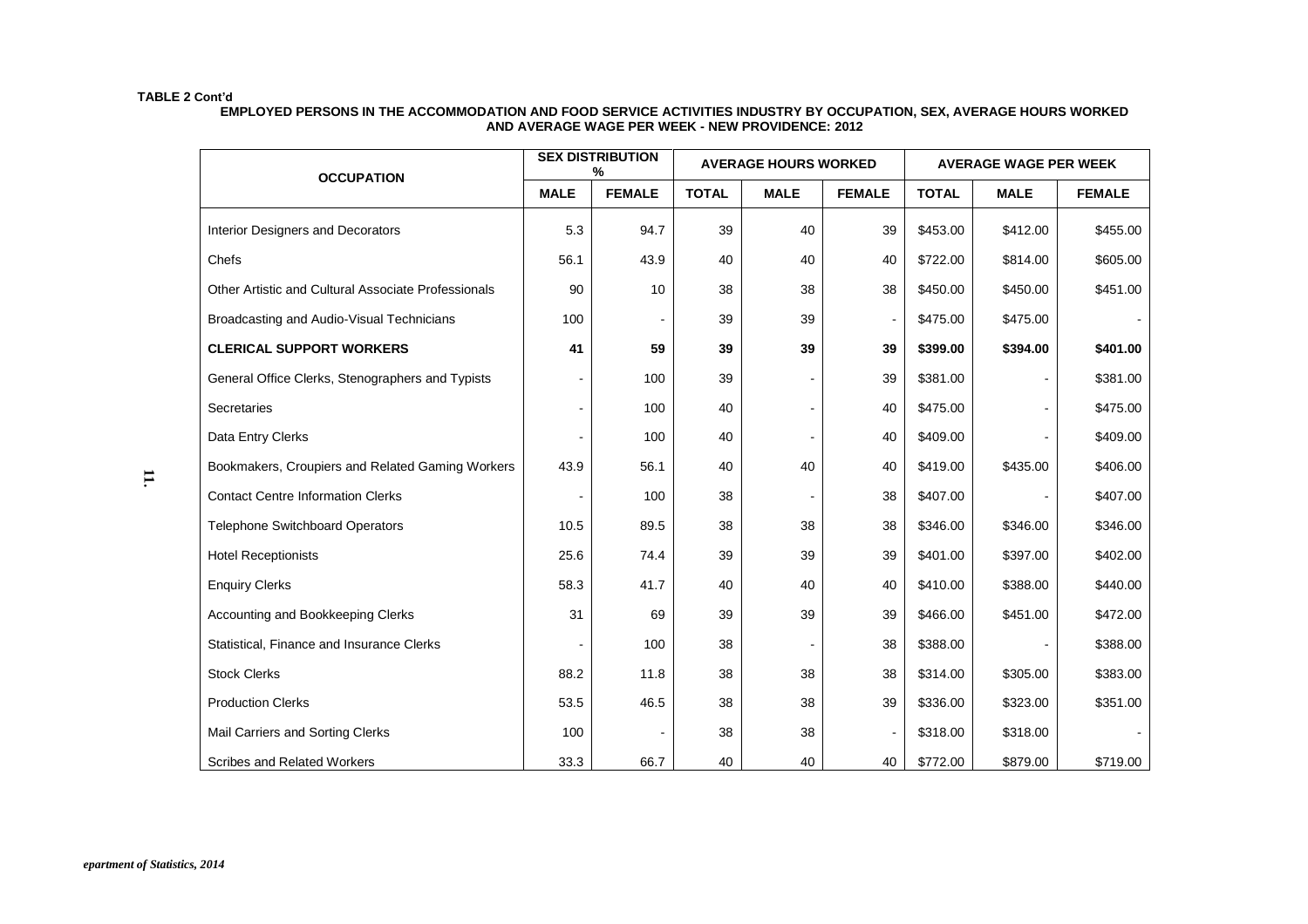| <b>OCCUPATION</b>                      |             | <b>SEX DISTRIBUTION</b><br>℅ |              | <b>AVERAGE HOURS WORKED</b> |                          |              | <b>AVERAGE WAGE PER WEEK</b> |               |
|----------------------------------------|-------------|------------------------------|--------------|-----------------------------|--------------------------|--------------|------------------------------|---------------|
|                                        | <b>MALE</b> | <b>FEMALE</b>                | <b>TOTAL</b> | <b>MALE</b>                 | <b>FEMALE</b>            | <b>TOTAL</b> | <b>MALE</b>                  | <b>FEMALE</b> |
| <b>SERVICE AND SALES WORKERS</b>       | 43.1        | 56.9                         | 38           | 39                          | 38                       | \$300.00     | \$290.00                     | \$307.00      |
| Cooks                                  | 22.4        | 77.6                         | 38           | 38                          | 38                       | \$328.00     | \$332.00                     | \$327.00      |
| Pantry Workers                         | 13.9        | 86.1                         | 38           | 38                          | 38                       | \$304.00     | \$300.00                     | \$304.00      |
| <b>Waiters and Bartenders</b>          | 51.6        | 48.4                         | 38           | 38                          | 38                       | \$193.00     | \$188.00                     | \$197.00      |
| Bartenders and Bartender Supervisors   | 86.7        | 13.3                         | 38           | 38                          | 38                       | \$288.00     | \$287.00                     | \$292.00      |
| Captains                               | 50.6        | 49.4                         | 38           | 38                          | 38                       | \$321.00     | \$344.00                     | \$297.00      |
| Hairdressers/Barbers                   |             | 100                          | 38           |                             | 38                       | \$190.00     |                              | \$190.00      |
| Cleaning and Housekeeping Supervisors  | 41.2        | 58.8                         | 39           | 39                          | 39                       | \$433.00     | \$446.00                     | \$424.00      |
| Domestic Housekeepers                  | 72.8        | 27.2                         | 40           | 40                          | 40                       | \$452.00     | \$456.00                     | \$440.00      |
| Pet Groomers and Animal Care Workers   | 100         |                              | 40           | 40                          | $\overline{\phantom{a}}$ | \$556.00     | \$556.00                     |               |
| <b>Personal Services Workers</b>       | 28          | 72                           | 39           | 39                          | 39                       | \$329.00     | \$313.00                     | \$335.00      |
| Shop Sales Assistants                  | 9.8         | 90.2                         | 38           | 38                          | 38                       | \$339.00     | \$283.00                     | \$345.00      |
| <b>Cashiers and Ticket Clerks</b>      |             | 100                          | 38           |                             | 38                       | \$353.00     | $\blacksquare$               | \$353.00      |
| Cashiers                               | 11.4        | 88.6                         | 38           | 38                          | 38                       | \$370.00     | \$368.00                     | \$370.00      |
| Cashiers in Casino                     | 34.9        | 65.1                         | 40           | 40                          | 40                       | \$387.00     | \$401.00                     | \$380.00      |
| <b>Service Station Attendants</b>      | 39.1        | 60.9                         | 38           | 38                          | 38                       | \$332.00     | \$346.00                     | \$323.00      |
| <b>Food Service Counter Attendants</b> |             | 100                          | 38           |                             | 38                       | \$323.00     |                              | \$323.00      |
| <b>Security Guards</b>                 | 60.9        | 39.1                         | 40           | 40                          | 40                       | \$399.00     | \$393.00                     | \$408.00      |
| Protective Service Workers             | 85.7        | 14.3                         | 38           | 38                          | 39                       | \$304.00     | \$294.00                     | \$362.00      |

#### **EMPLOYED PERSONS IN THE ACCOMMODATION AND FOOD SERVICE ACTIVITIES INDUSTRY BY OCCUPATION, SEX, AVERAGE HOURS WORKED AND AVERAGE WAGE PER WEEK - NEW PROVIDENCE: 2012**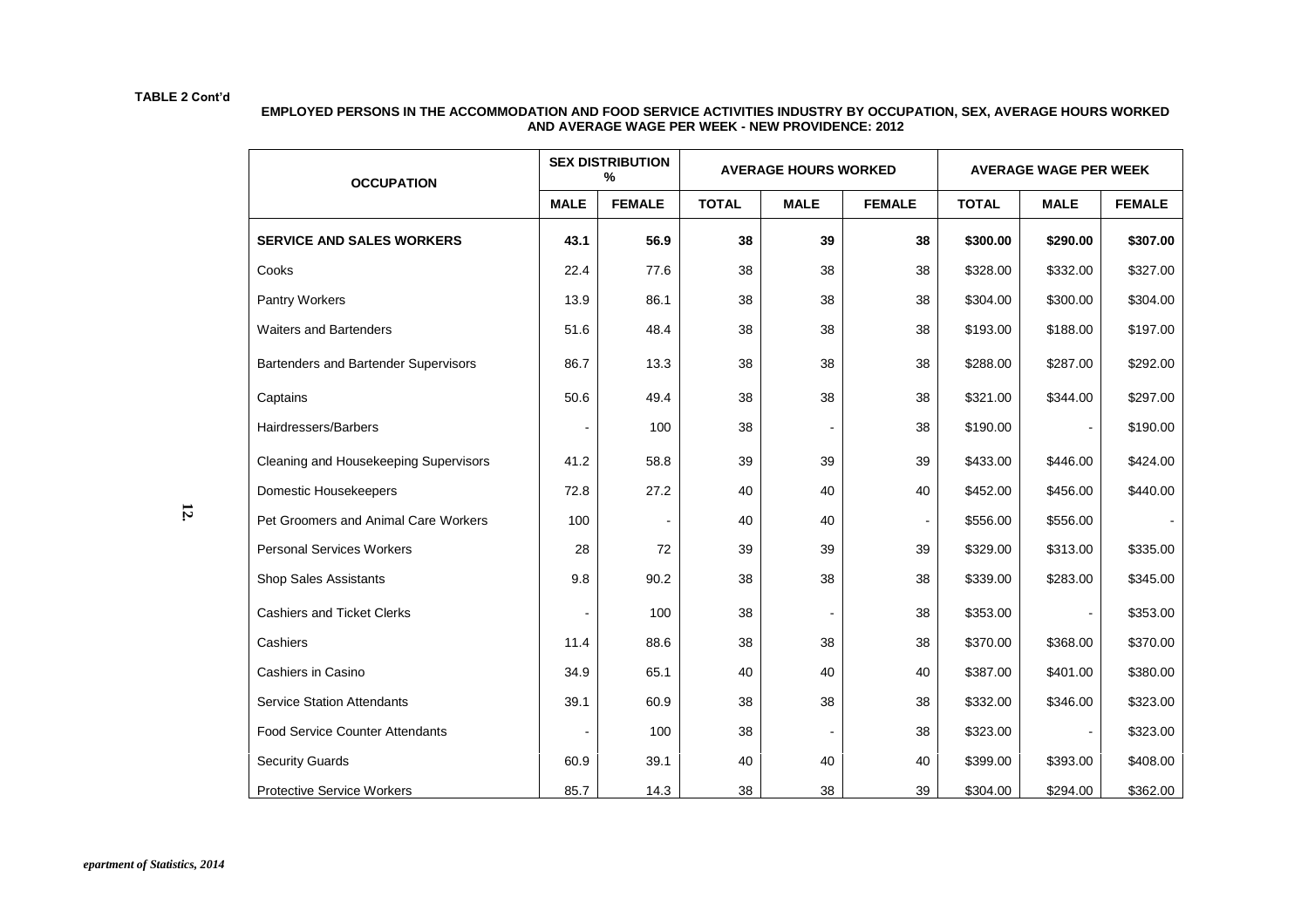#### **EMPLOYED PERSONS IN THE ACCOMMODATION AND FOOD SERVICE ACTIVITIES INDUSTRY BY OCCUPATION, SEX, AVERAGE HOURS WORKED AND AVERAGE WAGE PER WEEK - NEW PROVIDENCE: 2012**

| <b>OCCUPATION</b>                                                     | <b>SEX DISTRIBUTION</b><br><b>AVERAGE HOURS WORKED</b><br><b>AVERAGE WAGE PER WEEK</b><br>% |               |              |             |               |              |             |               |
|-----------------------------------------------------------------------|---------------------------------------------------------------------------------------------|---------------|--------------|-------------|---------------|--------------|-------------|---------------|
|                                                                       | <b>MALE</b>                                                                                 | <b>FEMALE</b> | <b>TOTAL</b> | <b>MALE</b> | <b>FEMALE</b> | <b>TOTAL</b> | <b>MALE</b> | <b>FEMALE</b> |
| SKILLED AGRICULTURE FORESTRY AND FISHERY<br><b>WORKERS</b>            | 84.7                                                                                        | 15.3          | 39           | 38          | 39            | \$357.00     | \$346.00    | \$419.00      |
| Gardeners, Horticultural and Nursery Growers                          | 90.8                                                                                        | 9.2           | 38           | 38          | 38            | \$329.00     | \$327.00    | \$349.00      |
| Aquarists                                                             | 63.6                                                                                        | 36.4          | 40           | 40          | 40            | \$456.00     | \$442.00    | \$481.00      |
| <b>CRAFT AND RELATED TRADES WORKERS</b>                               | 89.8                                                                                        | 10.2          | 38           | 38          | 38            | \$444.00     | \$450.00    | \$393.00      |
| <b>Bricklayers and Related Workers</b>                                | 100                                                                                         |               | 38           | 38          |               | \$467.00     | \$467.00    |               |
| Carpenters and Joiners                                                | 94.7                                                                                        | 5.3           | 38           | 38          | 38            | \$452.00     | \$454.00    | \$413.00      |
| <b>Insulation Workers</b>                                             | 100                                                                                         |               | 38           | 38          |               | \$519.00     | \$519.00    |               |
| Plumbers and Pipe Fitters                                             | 96.9                                                                                        | 3.1           | 38           | 38          | 38            | \$445.00     | \$445.00    | \$432.00      |
| Painters and Related Workers                                          | 82.5                                                                                        | 17.5          | 38           | 38          | 38            | \$419.00     | \$421.00    | \$409.00      |
| Tool-makers and Related Workers                                       | 88.9                                                                                        | 11.1          | 38           | 38          | 38            | \$425.00     | \$424.00    | \$433.00      |
| Motor Vehicle Mechanics and Repairers                                 | 100                                                                                         |               | 38           | 38          |               | \$446.00     | \$446.00    |               |
| Agricultural - or Industrial - Machinery Mechanics and<br>Repairers   | 94.5                                                                                        | 5.5           | 38           | 38          | 38            | \$445.00     | \$451.00    | \$348.00      |
| <b>Building and Related Electricians</b>                              | 96.4                                                                                        | 3.6           | 38           | 38          | 38            | \$460.00     | \$460.00    | \$444.00      |
| <b>Electrical Line Installers and Repairers</b>                       | 100                                                                                         |               | 40           | 40          |               | \$505.00     | \$505.00    |               |
| <b>Electronics Mechanics and Servicers</b>                            | 89.5                                                                                        | 10.5          | 40           | 40          | 40            | \$577.00     | \$570.00    | \$639.00      |
| Information and Communications Technology Installers<br>and Servicers | 100                                                                                         |               | 39           | 39          |               | \$512.00     | \$512.00    |               |
| Butchers, Fishmongers and Related Food Preparers                      | 66                                                                                          | 34            | 38           | 38          | 38            | \$365.00     | \$379.00    | \$337.00      |
| Bakers, Pastry-Cooks and Confectionery Makers                         | 63.6                                                                                        | 36.4          | 39           | 39          | 39            | \$538.00     | \$509.00    | \$588.00      |
| Sewing, Embroidery and Related Workers                                |                                                                                             | 100           | 38           |             | 38            | \$342.00     |             | \$342.00      |